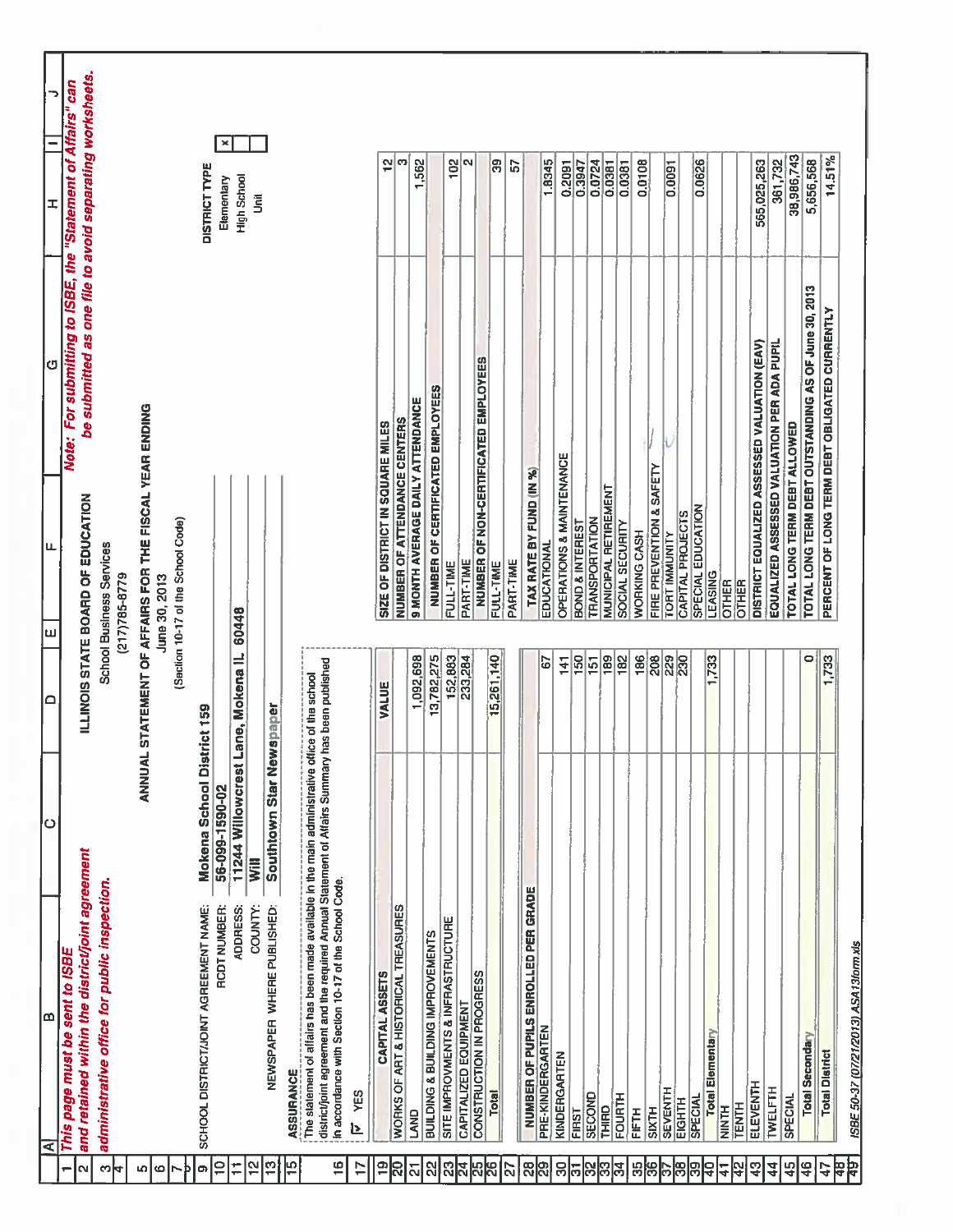| o<br>Fire Prevention &<br>0<br>$\overline{5}$<br>$\overline{5}$<br>$\overline{801}$<br>801<br>Safety<br>ê<br>o<br>104,296<br>104,296<br>0<br>104,296<br>104,296<br>Ĕ<br>මූ<br>0<br>1,745,790<br>$\Rightarrow$<br>1,745,790<br>1,745,790<br>1,745,790<br>Working Cash<br>g<br>0<br>0<br>759,065<br>759,065<br>759,065<br>759,065<br><b>Capital Projects</b><br>$\widehat{\mathbf{g}}$<br>۰<br>۰<br>204,083<br>204,083<br>204,083<br>204,083<br><b>Social Security</b><br>Retirement &<br>Municipal<br>$\overline{60}$<br><b>STATEMENT OF ASSETS AND LIABILITIES</b><br>Ō<br>Ó<br>2,200,137<br>2,200,137<br>2,200,137<br>2,200,137<br>Transportation<br>AS OF JUNE 30, 2013<br>ê<br>Ó<br>$\bullet$<br>1,468,292<br>1,468,292<br>1,468,292<br>1,468,292<br>Debt Service<br>ŝ<br>1,818,202<br>1,818,202<br>0<br>0<br>1,818,202<br>1,818,202<br>Operations &<br>Maintenance<br>$\overline{3}$<br>0<br>0<br>5,529,454<br>5,529,454<br>5,529,454<br>5,529,454<br>Educational<br>e<br>Acct<br>140<br>160<br>170<br>410<br>$\frac{9}{2}$<br>120<br>$\frac{8}{2}$<br>150<br>180<br>190<br>430<br>440<br>460<br>470<br>480<br>490<br>493<br>714<br>420<br>730<br>511<br>Deferred Revenues & Other Current Liabilities<br>Intergovernmental Accounts Receivable<br>34 Total Liabilities and Fund Balances<br>9 Intergovernmental Accounts Payable<br>Investments in General Fixed Assets<br>26 Due to Activity Fund Organizations<br>Payroll Deductions & Withholdings<br>Description<br>LONG-TERM LIABILITIES (500)<br>Cash (Accounts 111 thru 115)<br><b>Total Current Liabilities</b><br>CURRENT LIABILITIES (400)<br>Salaries & Benefits Payable<br><b>Total Current Assets</b><br>CURRENT ASSETS (100)<br><b>Unreserved Fund Balance</b><br>Long-Term Debt Payable<br><b>Reserved Fund Balance</b><br>Interfund Receivables<br>Other Current Assets<br><b>Total Liabilities</b><br>8 Interfund Payables<br><b>Other Receivables</b><br>Contracts Payable<br><b>Taxes Receivable</b><br><b>Loans Payable</b><br>20 Other Payable<br>Prepaid Items<br>Investments<br>Inventory<br>$\overline{\mathbf{r}}$<br>ø<br>ø<br>g<br>r<br>ಣ<br>24<br>N<br>႙<br>Ξ<br>႙ၟ<br>ဇာ<br>LŊ,<br>N<br>4<br>ە<br>∞<br>ෆ<br>ကြ | ⋖ | œ | Ò | ۵ | ш | щ | ¢ | ェ | っ | × |
|--------------------------------------------------------------------------------------------------------------------------------------------------------------------------------------------------------------------------------------------------------------------------------------------------------------------------------------------------------------------------------------------------------------------------------------------------------------------------------------------------------------------------------------------------------------------------------------------------------------------------------------------------------------------------------------------------------------------------------------------------------------------------------------------------------------------------------------------------------------------------------------------------------------------------------------------------------------------------------------------------------------------------------------------------------------------------------------------------------------------------------------------------------------------------------------------------------------------------------------------------------------------------------------------------------------------------------------------------------------------------------------------------------------------------------------------------------------------------------------------------------------------------------------------------------------------------------------------------------------------------------------------------------------------------------------------------------------------------------------------------------------------------------------------------------------------------------------------------------------------------------------------------------------------------------------------------------------------------------------------------------------------------------------------------------------------------------------------------------------------------------------------------------------------------------------------------|---|---|---|---|---|---|---|---|---|---|
|                                                                                                                                                                                                                                                                                                                                                                                                                                                                                                                                                                                                                                                                                                                                                                                                                                                                                                                                                                                                                                                                                                                                                                                                                                                                                                                                                                                                                                                                                                                                                                                                                                                                                                                                                                                                                                                                                                                                                                                                                                                                                                                                                                                                  |   |   |   |   |   |   |   |   |   |   |
|                                                                                                                                                                                                                                                                                                                                                                                                                                                                                                                                                                                                                                                                                                                                                                                                                                                                                                                                                                                                                                                                                                                                                                                                                                                                                                                                                                                                                                                                                                                                                                                                                                                                                                                                                                                                                                                                                                                                                                                                                                                                                                                                                                                                  |   |   |   |   |   |   |   |   |   |   |
|                                                                                                                                                                                                                                                                                                                                                                                                                                                                                                                                                                                                                                                                                                                                                                                                                                                                                                                                                                                                                                                                                                                                                                                                                                                                                                                                                                                                                                                                                                                                                                                                                                                                                                                                                                                                                                                                                                                                                                                                                                                                                                                                                                                                  |   |   |   |   |   |   |   |   |   |   |
|                                                                                                                                                                                                                                                                                                                                                                                                                                                                                                                                                                                                                                                                                                                                                                                                                                                                                                                                                                                                                                                                                                                                                                                                                                                                                                                                                                                                                                                                                                                                                                                                                                                                                                                                                                                                                                                                                                                                                                                                                                                                                                                                                                                                  |   |   |   |   |   |   |   |   |   |   |
|                                                                                                                                                                                                                                                                                                                                                                                                                                                                                                                                                                                                                                                                                                                                                                                                                                                                                                                                                                                                                                                                                                                                                                                                                                                                                                                                                                                                                                                                                                                                                                                                                                                                                                                                                                                                                                                                                                                                                                                                                                                                                                                                                                                                  |   |   |   |   |   |   |   |   |   |   |
|                                                                                                                                                                                                                                                                                                                                                                                                                                                                                                                                                                                                                                                                                                                                                                                                                                                                                                                                                                                                                                                                                                                                                                                                                                                                                                                                                                                                                                                                                                                                                                                                                                                                                                                                                                                                                                                                                                                                                                                                                                                                                                                                                                                                  |   |   |   |   |   |   |   |   |   |   |
|                                                                                                                                                                                                                                                                                                                                                                                                                                                                                                                                                                                                                                                                                                                                                                                                                                                                                                                                                                                                                                                                                                                                                                                                                                                                                                                                                                                                                                                                                                                                                                                                                                                                                                                                                                                                                                                                                                                                                                                                                                                                                                                                                                                                  |   |   |   |   |   |   |   |   |   |   |
|                                                                                                                                                                                                                                                                                                                                                                                                                                                                                                                                                                                                                                                                                                                                                                                                                                                                                                                                                                                                                                                                                                                                                                                                                                                                                                                                                                                                                                                                                                                                                                                                                                                                                                                                                                                                                                                                                                                                                                                                                                                                                                                                                                                                  |   |   |   |   |   |   |   |   |   |   |
|                                                                                                                                                                                                                                                                                                                                                                                                                                                                                                                                                                                                                                                                                                                                                                                                                                                                                                                                                                                                                                                                                                                                                                                                                                                                                                                                                                                                                                                                                                                                                                                                                                                                                                                                                                                                                                                                                                                                                                                                                                                                                                                                                                                                  |   |   |   |   |   |   |   |   |   |   |
|                                                                                                                                                                                                                                                                                                                                                                                                                                                                                                                                                                                                                                                                                                                                                                                                                                                                                                                                                                                                                                                                                                                                                                                                                                                                                                                                                                                                                                                                                                                                                                                                                                                                                                                                                                                                                                                                                                                                                                                                                                                                                                                                                                                                  |   |   |   |   |   |   |   |   |   |   |
|                                                                                                                                                                                                                                                                                                                                                                                                                                                                                                                                                                                                                                                                                                                                                                                                                                                                                                                                                                                                                                                                                                                                                                                                                                                                                                                                                                                                                                                                                                                                                                                                                                                                                                                                                                                                                                                                                                                                                                                                                                                                                                                                                                                                  |   |   |   |   |   |   |   |   |   |   |
|                                                                                                                                                                                                                                                                                                                                                                                                                                                                                                                                                                                                                                                                                                                                                                                                                                                                                                                                                                                                                                                                                                                                                                                                                                                                                                                                                                                                                                                                                                                                                                                                                                                                                                                                                                                                                                                                                                                                                                                                                                                                                                                                                                                                  |   |   |   |   |   |   |   |   |   |   |
|                                                                                                                                                                                                                                                                                                                                                                                                                                                                                                                                                                                                                                                                                                                                                                                                                                                                                                                                                                                                                                                                                                                                                                                                                                                                                                                                                                                                                                                                                                                                                                                                                                                                                                                                                                                                                                                                                                                                                                                                                                                                                                                                                                                                  |   |   |   |   |   |   |   |   |   |   |
|                                                                                                                                                                                                                                                                                                                                                                                                                                                                                                                                                                                                                                                                                                                                                                                                                                                                                                                                                                                                                                                                                                                                                                                                                                                                                                                                                                                                                                                                                                                                                                                                                                                                                                                                                                                                                                                                                                                                                                                                                                                                                                                                                                                                  |   |   |   |   |   |   |   |   |   |   |
|                                                                                                                                                                                                                                                                                                                                                                                                                                                                                                                                                                                                                                                                                                                                                                                                                                                                                                                                                                                                                                                                                                                                                                                                                                                                                                                                                                                                                                                                                                                                                                                                                                                                                                                                                                                                                                                                                                                                                                                                                                                                                                                                                                                                  |   |   |   |   |   |   |   |   |   |   |
|                                                                                                                                                                                                                                                                                                                                                                                                                                                                                                                                                                                                                                                                                                                                                                                                                                                                                                                                                                                                                                                                                                                                                                                                                                                                                                                                                                                                                                                                                                                                                                                                                                                                                                                                                                                                                                                                                                                                                                                                                                                                                                                                                                                                  |   |   |   |   |   |   |   |   |   |   |
|                                                                                                                                                                                                                                                                                                                                                                                                                                                                                                                                                                                                                                                                                                                                                                                                                                                                                                                                                                                                                                                                                                                                                                                                                                                                                                                                                                                                                                                                                                                                                                                                                                                                                                                                                                                                                                                                                                                                                                                                                                                                                                                                                                                                  |   |   |   |   |   |   |   |   |   |   |
|                                                                                                                                                                                                                                                                                                                                                                                                                                                                                                                                                                                                                                                                                                                                                                                                                                                                                                                                                                                                                                                                                                                                                                                                                                                                                                                                                                                                                                                                                                                                                                                                                                                                                                                                                                                                                                                                                                                                                                                                                                                                                                                                                                                                  |   |   |   |   |   |   |   |   |   |   |
|                                                                                                                                                                                                                                                                                                                                                                                                                                                                                                                                                                                                                                                                                                                                                                                                                                                                                                                                                                                                                                                                                                                                                                                                                                                                                                                                                                                                                                                                                                                                                                                                                                                                                                                                                                                                                                                                                                                                                                                                                                                                                                                                                                                                  |   |   |   |   |   |   |   |   |   |   |
|                                                                                                                                                                                                                                                                                                                                                                                                                                                                                                                                                                                                                                                                                                                                                                                                                                                                                                                                                                                                                                                                                                                                                                                                                                                                                                                                                                                                                                                                                                                                                                                                                                                                                                                                                                                                                                                                                                                                                                                                                                                                                                                                                                                                  |   |   |   |   |   |   |   |   |   |   |
|                                                                                                                                                                                                                                                                                                                                                                                                                                                                                                                                                                                                                                                                                                                                                                                                                                                                                                                                                                                                                                                                                                                                                                                                                                                                                                                                                                                                                                                                                                                                                                                                                                                                                                                                                                                                                                                                                                                                                                                                                                                                                                                                                                                                  |   |   |   |   |   |   |   |   |   |   |
|                                                                                                                                                                                                                                                                                                                                                                                                                                                                                                                                                                                                                                                                                                                                                                                                                                                                                                                                                                                                                                                                                                                                                                                                                                                                                                                                                                                                                                                                                                                                                                                                                                                                                                                                                                                                                                                                                                                                                                                                                                                                                                                                                                                                  |   |   |   |   |   |   |   |   |   |   |
|                                                                                                                                                                                                                                                                                                                                                                                                                                                                                                                                                                                                                                                                                                                                                                                                                                                                                                                                                                                                                                                                                                                                                                                                                                                                                                                                                                                                                                                                                                                                                                                                                                                                                                                                                                                                                                                                                                                                                                                                                                                                                                                                                                                                  |   |   |   |   |   |   |   |   |   |   |
|                                                                                                                                                                                                                                                                                                                                                                                                                                                                                                                                                                                                                                                                                                                                                                                                                                                                                                                                                                                                                                                                                                                                                                                                                                                                                                                                                                                                                                                                                                                                                                                                                                                                                                                                                                                                                                                                                                                                                                                                                                                                                                                                                                                                  |   |   |   |   |   |   |   |   |   |   |
|                                                                                                                                                                                                                                                                                                                                                                                                                                                                                                                                                                                                                                                                                                                                                                                                                                                                                                                                                                                                                                                                                                                                                                                                                                                                                                                                                                                                                                                                                                                                                                                                                                                                                                                                                                                                                                                                                                                                                                                                                                                                                                                                                                                                  |   |   |   |   |   |   |   |   |   |   |
|                                                                                                                                                                                                                                                                                                                                                                                                                                                                                                                                                                                                                                                                                                                                                                                                                                                                                                                                                                                                                                                                                                                                                                                                                                                                                                                                                                                                                                                                                                                                                                                                                                                                                                                                                                                                                                                                                                                                                                                                                                                                                                                                                                                                  |   |   |   |   |   |   |   |   |   |   |
|                                                                                                                                                                                                                                                                                                                                                                                                                                                                                                                                                                                                                                                                                                                                                                                                                                                                                                                                                                                                                                                                                                                                                                                                                                                                                                                                                                                                                                                                                                                                                                                                                                                                                                                                                                                                                                                                                                                                                                                                                                                                                                                                                                                                  |   |   |   |   |   |   |   |   |   |   |
|                                                                                                                                                                                                                                                                                                                                                                                                                                                                                                                                                                                                                                                                                                                                                                                                                                                                                                                                                                                                                                                                                                                                                                                                                                                                                                                                                                                                                                                                                                                                                                                                                                                                                                                                                                                                                                                                                                                                                                                                                                                                                                                                                                                                  |   |   |   |   |   |   |   |   |   |   |
|                                                                                                                                                                                                                                                                                                                                                                                                                                                                                                                                                                                                                                                                                                                                                                                                                                                                                                                                                                                                                                                                                                                                                                                                                                                                                                                                                                                                                                                                                                                                                                                                                                                                                                                                                                                                                                                                                                                                                                                                                                                                                                                                                                                                  |   |   |   |   |   |   |   |   |   |   |
|                                                                                                                                                                                                                                                                                                                                                                                                                                                                                                                                                                                                                                                                                                                                                                                                                                                                                                                                                                                                                                                                                                                                                                                                                                                                                                                                                                                                                                                                                                                                                                                                                                                                                                                                                                                                                                                                                                                                                                                                                                                                                                                                                                                                  |   |   |   |   |   |   |   |   |   |   |
|                                                                                                                                                                                                                                                                                                                                                                                                                                                                                                                                                                                                                                                                                                                                                                                                                                                                                                                                                                                                                                                                                                                                                                                                                                                                                                                                                                                                                                                                                                                                                                                                                                                                                                                                                                                                                                                                                                                                                                                                                                                                                                                                                                                                  |   |   |   |   |   |   |   |   |   |   |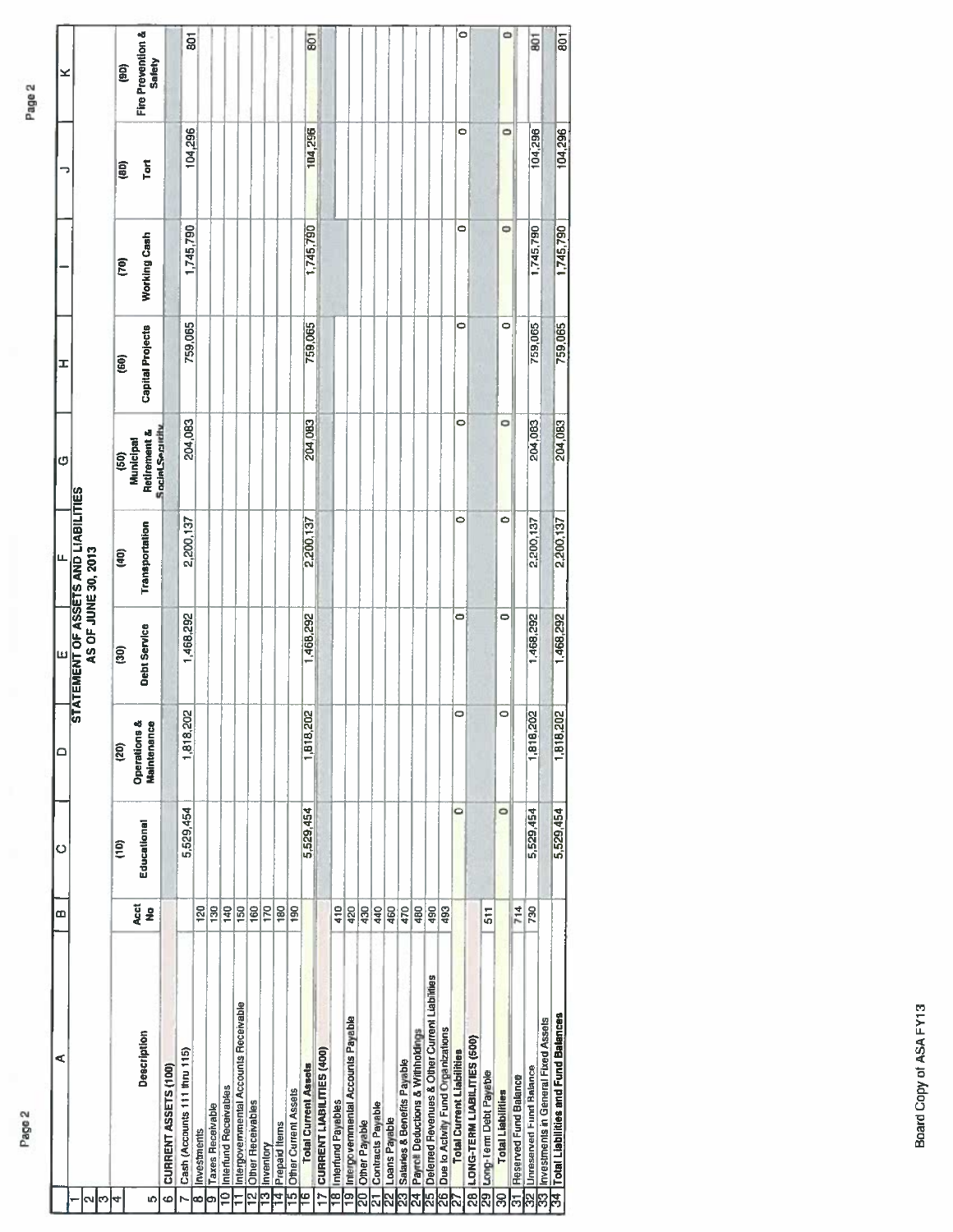|                          | ⋖                                                                                                               | m                     | $\circ$     | $\Omega$                                  | ш                 | lщ                                                                                                                                                              | G                                    | I                       |              |                | ×                                      |
|--------------------------|-----------------------------------------------------------------------------------------------------------------|-----------------------|-------------|-------------------------------------------|-------------------|-----------------------------------------------------------------------------------------------------------------------------------------------------------------|--------------------------------------|-------------------------|--------------|----------------|----------------------------------------|
| $\mid$ ຕ<br>N            |                                                                                                                 |                       |             |                                           |                   | STATEMENT OF REVENUES RECEIVED/REVENUES, EXPENDITURES DISBURSED/EXPENDITURES, OTHER SOURCES/USES<br>AND CHANGES IN FUND BALANCE - FOR YEAR ENDING JUNE 30, 2013 |                                      |                         |              |                |                                        |
| 4                        |                                                                                                                 |                       | e           | (20)                                      | g                 | GÞ)                                                                                                                                                             | ලි                                   | $\overline{60}$         | <b>CO</b>    | $\overline{6}$ | $\overline{9}$                         |
| Iņ,                      | Description                                                                                                     | Acct<br>$\frac{9}{2}$ | Educational | ď<br>۰<br><b>Operations</b><br>Maintenanc | Debt Service      | Transportation                                                                                                                                                  | <b>Retirement &amp;</b><br>Municipal | <b>Capital Projects</b> | Working Cash | <b>Tort</b>    | <b>Fire Prevention &amp;</b><br>Safety |
| ٠                        | RECEIPTS/REVENUES                                                                                               |                       |             |                                           |                   |                                                                                                                                                                 | <b>Social Security</b>               |                         |              |                |                                        |
| N                        | Local Sources                                                                                                   | 1000                  | 12,178,401  | 587<br>1,348,                             | 2,287,457         | 762,828                                                                                                                                                         | 495,109                              | 556                     | 65,675       | 52,761         | $\circ$                                |
| œ                        | Flow-Through Received/Revenue from One District to<br><b>Another District</b>                                   | 2000                  |             |                                           |                   |                                                                                                                                                                 |                                      |                         |              |                |                                        |
| Ф                        | <b>State Sources</b>                                                                                            | 3000                  | 1,290,351   | 320<br>न<br>अ                             | $\bullet$         | 410,940                                                                                                                                                         |                                      |                         |              |                |                                        |
| $\overline{\phantom{0}}$ | <b>Federal Sources</b>                                                                                          | 4000                  | 678,899     |                                           |                   |                                                                                                                                                                 |                                      |                         |              |                |                                        |
| Ξ                        | <b>Total Direct Receipts/Revenues</b>                                                                           |                       | 14,147,651  | 505<br>1,691                              | 2,287,457         | 1,173,768                                                                                                                                                       | 495,109                              | 556                     | 65,675       | 52,761         | ۰                                      |
| $\vec{5}$                | Rec./Rev. for 'On Behaff' Payments                                                                              | 3998                  | 1,825,103   |                                           |                   |                                                                                                                                                                 |                                      |                         |              |                |                                        |
| ë                        | <b>Total Receipta/Revenues</b>                                                                                  |                       | 15,972,754  | 50<br>1,691.                              | 2,287,457         | 1,173,768                                                                                                                                                       | 495,109                              | 556                     | 65,675       | 52,761         | 0                                      |
| $\vec{a}$                | <b>DISBURSEMENTS/EXPENDITURES</b>                                                                               |                       |             |                                           |                   |                                                                                                                                                                 |                                      |                         |              |                |                                        |
|                          | 15 Instruction                                                                                                  | 1000                  | 6,846,444   |                                           |                   |                                                                                                                                                                 | 121,318                              |                         |              |                |                                        |
| $\overline{9}$           | <b>Support Services</b>                                                                                         | 2000                  | 2,722,699   | 1,370,858                                 |                   | 861,221                                                                                                                                                         | 355,950                              | 1,250                   |              | 117,680        | 0                                      |
| $\overline{1}$           | <b>Community Services</b>                                                                                       | 3000                  | 15,375      | $\circ$                                   |                   | $\Rightarrow$                                                                                                                                                   | $\bullet$                            |                         |              |                |                                        |
| $\frac{8}{1}$            | Payments to Other Districts & Govt Units                                                                        | 4000                  | 3,473,544   | 63,242                                    | $\circ$           | 70,142                                                                                                                                                          | $\bullet$                            | 0                       |              |                | ¢                                      |
| ە<br>=                   | <b>Debt Services</b>                                                                                            | 5000                  | 0           | $\circ$                                   | 2,158,427         | 0                                                                                                                                                               | $\bullet$                            |                         |              | $\circ$        | 0                                      |
| g                        | Total Direct Disbursements/Expenditures                                                                         |                       | 13,058,062  | $\frac{8}{100}$<br>1,434,                 | 2,158,427         | 931,363                                                                                                                                                         | 477,268                              | 1,250                   |              | 117,680        | $\circ$                                |
| ಸ                        | Disb/Expend. for "On Behall" Payments                                                                           | 4180                  | 1,825,103   | $\circ$                                   | ö                 | 0                                                                                                                                                               | Φ                                    |                         |              | $\circ$        | 0                                      |
| 2                        | Total Disbursements/Expenditures                                                                                |                       | 14,883,165  | $\frac{8}{100}$<br>1,434,                 | 2,158,427         | 931,363                                                                                                                                                         | 477,268                              | 1,250                   |              | 117,680        | 0                                      |
| <u>ကျ</u>                | Excess of Direct Receipts/Revenues Over (Under)<br>Direct Disbursements/Expenditures                            |                       | 1,089,589   | 807<br>257,                               |                   | 242,405                                                                                                                                                         | 17,841                               | (694)                   | 65,675       | (64, 919)      | $\circ$                                |
| ₹                        | Other Sources of Funds                                                                                          | 7000                  |             |                                           | 129,030<br>17,940 |                                                                                                                                                                 |                                      |                         |              |                |                                        |
| 25                       | Other Uses of Funds                                                                                             | 8000                  | 17,940      |                                           |                   |                                                                                                                                                                 |                                      |                         |              |                |                                        |
| $\mathbf{g}$             | Total Other Sources/Uses of Funds                                                                               |                       | (17,940)    | $\circ$                                   | 17,940            | $\bullet$                                                                                                                                                       | 0                                    | 0                       | 0            | $\circ$        | $\circ$                                |
|                          | (Over/Under) Expenditures/Disbursements & Other Uses of<br>Excess of Receipts/Revenues & Other Sources of Funds |                       |             |                                           |                   |                                                                                                                                                                 |                                      |                         |              |                |                                        |
| 27                       | Funds                                                                                                           |                       | 1,071,649   | <b>SO2</b><br>257,                        | 146,970           | 242,405                                                                                                                                                         | 17, B41                              | (694)                   | 65.675       | (64, 919)      | $\circ$                                |
| 88                       | Beginning Fund Balances - July 1, 2012                                                                          |                       | 4,457,805   | 395<br>1,560                              | 1,321,322         | 1,957.732                                                                                                                                                       | 186,242                              | 759,759                 | 1,680,115    | 169,215        | ē                                      |
| $\overline{29}$          | Other Changes in Fund Balances Increases<br>(Decreases)                                                         |                       |             |                                           |                   |                                                                                                                                                                 |                                      |                         |              |                |                                        |
|                          | 30 Ending Fund Balances June 30, 2013                                                                           |                       | 5,529,454   | 202<br>1,818,2                            | 1,468,292         | 2,200,137                                                                                                                                                       | 204,083                              | 759,065                 | 1,745,790    | 104,296        | <b>SOT</b>                             |
|                          |                                                                                                                 |                       |             |                                           |                   |                                                                                                                                                                 |                                      |                         |              |                |                                        |

801

# Page 3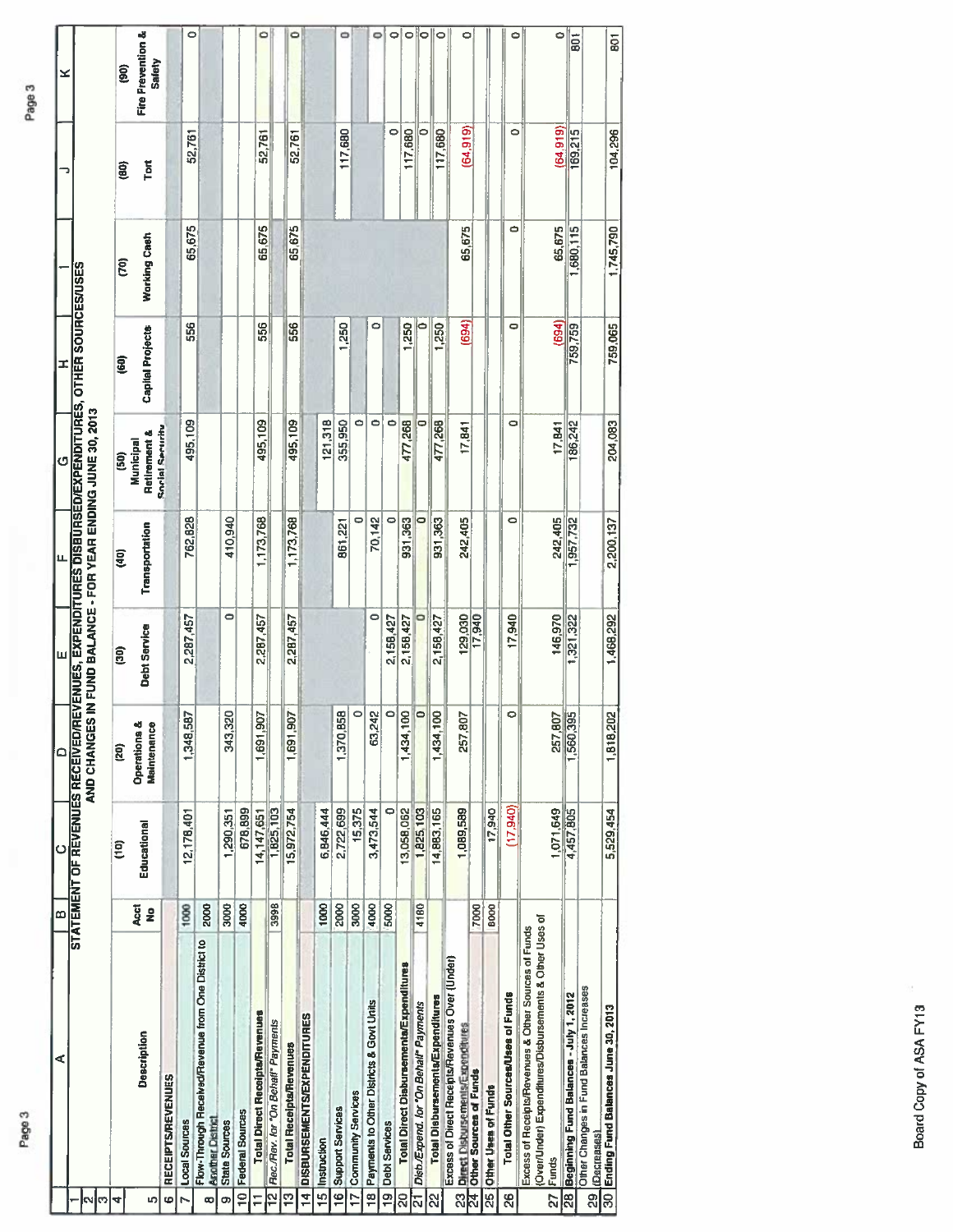|    | ∞                                     | Ö                                                                                                                                                                                                                                                                                        | $\circ$ | ш                     | щ                           | G                    | H                        |                                                                          |                      | ×                        |                          | Σ                           |
|----|---------------------------------------|------------------------------------------------------------------------------------------------------------------------------------------------------------------------------------------------------------------------------------------------------------------------------------------|---------|-----------------------|-----------------------------|----------------------|--------------------------|--------------------------------------------------------------------------|----------------------|--------------------------|--------------------------|-----------------------------|
|    |                                       |                                                                                                                                                                                                                                                                                          |         |                       |                             |                      |                          | ANNUAL STATEMENT OF AFFAIRS SUMMARY FOR FISCAL YEAR ENDING JUNE 30, 2013 |                      |                          |                          |                             |
|    |                                       |                                                                                                                                                                                                                                                                                          |         |                       |                             |                      |                          |                                                                          |                      |                          |                          |                             |
|    |                                       |                                                                                                                                                                                                                                                                                          |         |                       |                             |                      |                          |                                                                          |                      |                          |                          |                             |
| ო  |                                       | The summary must be published in the local newspaper.                                                                                                                                                                                                                                    |         |                       |                             |                      |                          |                                                                          |                      |                          |                          |                             |
|    |                                       |                                                                                                                                                                                                                                                                                          |         |                       |                             |                      |                          |                                                                          |                      |                          |                          |                             |
|    |                                       | Copies of the detailed and a Miairs for the Fiscal Year Ending June 30, 2013 will be available for public brapection in the school district/point agreement administrative office by December 1, 2013. Individuals warring to<br>review this Annual Statement of Affairs should contact: |         |                       |                             |                      |                          |                                                                          |                      |                          |                          |                             |
|    |                                       |                                                                                                                                                                                                                                                                                          |         |                       |                             |                      |                          |                                                                          |                      |                          |                          |                             |
| ဖ  |                                       | Mokena School District 159                                                                                                                                                                                                                                                               |         | 11244 Willowcrest Lan |                             | te, Mokena IL 60448  |                          | 708/342-4900                                                             |                      | 7:30 AM - 4:00 PM        |                          |                             |
|    | School District/Joint Agreement Name  |                                                                                                                                                                                                                                                                                          |         |                       | <b>Address</b>              |                      |                          | Telephone                                                                |                      | Office Hours             |                          |                             |
|    |                                       | Aso by January 15, 2014 the detailed Annual Statement of Atfairs for the Fiecal Year Ending June 30, 2013, will be posted on the litinois State Board of Education's website@ www.isbe.net.                                                                                              |         |                       |                             |                      |                          |                                                                          |                      |                          |                          |                             |
|    |                                       | SUMMARY: The following is the Annual Statement of Aftairs Summary that is required to be published by the school district/joint agreement for the past fiscal year.                                                                                                                      |         |                       |                             |                      |                          |                                                                          |                      |                          |                          |                             |
|    |                                       | Statement of Operations as of June 30, 2013                                                                                                                                                                                                                                              |         |                       |                             |                      |                          |                                                                          |                      |                          |                          |                             |
| ä  |                                       |                                                                                                                                                                                                                                                                                          |         | Educational           | Operations &<br>Maintenance | <b>Debt Services</b> | Transportation           | Retirement/Social<br>Municipal                                           | Capital Projects     | <b>Working Cash</b>      | Tort                     | Fire Prevention &<br>Safety |
| 14 | <b>Local Sources</b>                  |                                                                                                                                                                                                                                                                                          | 1000    | 12,178,401            | 1,348.587                   | 2.287,457            | 762,828                  | Security<br>495,109                                                      | 556                  | 65,675                   | 52,761                   |                             |
| ŗ  | <b>District to Another District</b>   | Flow-Through Receipts/Revenues from One                                                                                                                                                                                                                                                  | 2000    | $\bullet$             | $\bullet$                   |                      | $\overline{\bullet}$     | ۰                                                                        |                      |                          |                          |                             |
|    | State Sources                         |                                                                                                                                                                                                                                                                                          | 3000    | 1,290,351             | 343,320                     | $\bullet$            | 410,940                  | $\bullet$                                                                | $\overline{\bullet}$ | $\overline{\phantom{0}}$ | $\overline{\phantom{0}}$ |                             |
|    | <b>Federal Sources</b>                |                                                                                                                                                                                                                                                                                          | 4000    | 678,899               | $\overline{\bullet}$        | $\bullet$            |                          | $\bullet$                                                                | $\bullet$            | $\mathbf{\overline{o}}$  | $\mathbf C$              |                             |
|    | <b>Total Direct Receipts/Revenues</b> |                                                                                                                                                                                                                                                                                          |         | 14,147,651            | 691,907                     | 2,287,457            | 1,173,768                | 495,109                                                                  | 556                  | 65,675                   | 52,761                   |                             |
|    |                                       | <b>Total Direct Disbursements/Expenditures</b>                                                                                                                                                                                                                                           |         | 13,058,062            | 434,100                     | 2.158,427            | 931,363                  | 477,268                                                                  | 1,250                |                          | 117,680                  |                             |
|    | <b>Oliver Sources/Uses of Funds</b>   |                                                                                                                                                                                                                                                                                          |         | (17.940)              | $\bullet$                   | 17,940               | $\overline{\phantom{a}}$ | o                                                                        | $\blacksquare$       | 0                        | $\overline{\bullet}$     |                             |
|    |                                       | Beginning Fund Balances - July 1, 2012                                                                                                                                                                                                                                                   |         | 4,457,805             | 560,395                     | 1,321,322            | 1,957,732                | 186,242                                                                  | 759,759              | 1,680,115                | 169,215                  | ā                           |
| လ  | Other Changes in Fund Balances        |                                                                                                                                                                                                                                                                                          |         | o                     | o                           | o                    | ō                        | $\bullet$                                                                | o                    | $\overline{\phantom{0}}$ | 0                        |                             |
| အြ | Ending Fund Balances June 30, 2013    |                                                                                                                                                                                                                                                                                          |         | 5,529,454             | 818,202                     | 1,468,292            | 2,200,137                | 204,083                                                                  | 759,065              | 1,745,790                | 104,296                  | ā                           |
|    |                                       |                                                                                                                                                                                                                                                                                          |         |                       |                             |                      |                          |                                                                          |                      |                          |                          |                             |

Page 4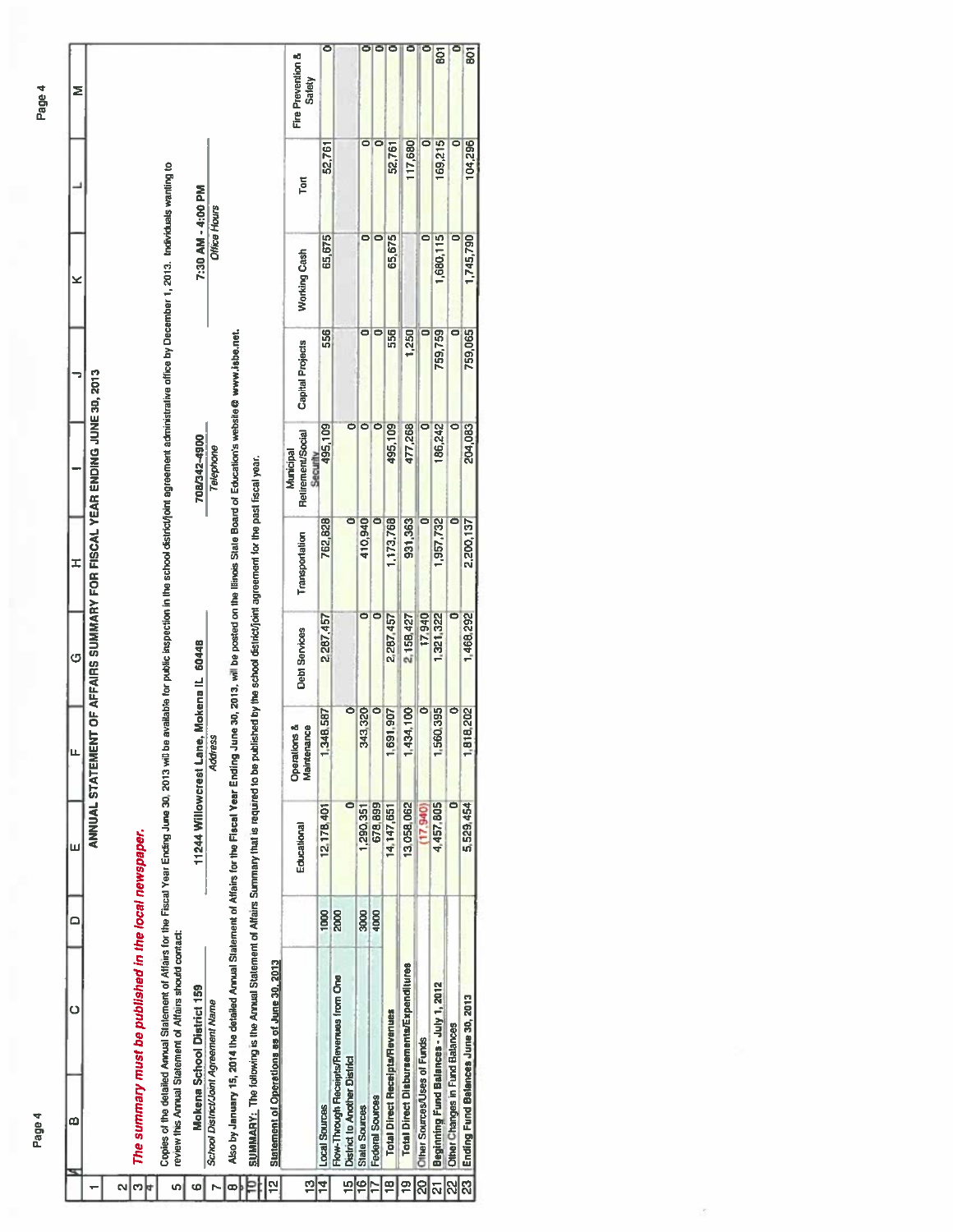#### SALARY SCHEDULE OF GROSS PAYMENTS FOR CERTIFICATED PERSONNEL AND NON-CERTIFICATED PERSONNEL

This listing must be published in the local newspaper, sent to ISBE, and retained within your district/joint agreemen<sup>t</sup> administrative office for public inspection.

RACHAEL A AGUIRRE

Mokena School District 159 56-099-1 590-02

#### GROSS PAYMENT FOR NON-CERTIFICATED PERSONNEL

\$1 through \$25000 DIANA AGUAYO KATHERINE A ARROYO MELAINE A BLACK GLORIA C BOGACZ KAREN D BUSSEAN CATHY F CASSIDY LILLIE C CONWAY PATRICIA I DIFIORE LINDA DURKA KATHLEEN FOLGERS LYNN ELLEN GOERGEN DEBORAH JO GUSTIN MARY T HELINSKI KATHERINE MARIE HOERNER DEBRA MARIE KAPPEL LAURA ANN KING ERIC R KUNTZ FRANCES LEE LATKOWSKI ROBERTO MALDONADO JAMES MATTHEW MCCLAIN II SANDRA M MCSHERRY ROBERTS MROZEK TIMOTHY MICHAEL NAVARRA MARY ANN ORNELAS LISA ELLEN PETERS JOSEPH J PINKUL MARIANN RANKOVICH \WILLIAM J SCALLY III LAURA LYNN SHANESY KEVIN ALLEN SORENSEN

PAMELA J STEPHENS LYNN M TERRELL BARBARA JO THOMPSON NANCY J TRUSCHKE VERNON ALLEN UMSELDER VERONICA VILLA KATHLEEN E WEINBERG BEVERLEY JOAN WHITTIER CATHERINE E WOJTULEWICZ

#### \$25001 through \$39999

NUALA GAVIN WALTER GREGORY KLEIN JANICE M LOVEN

CHERYL K PABEN

MICHAEL P BARTOS GINA M. BLAZEK DENISE A. BOHRER KACIE J CALABRESE LYNETTE MARIE CHIARAMONTE KEITH LOUIS COPPENS MAUREEN D DINGLE THERESA MARIE DYDO COLLEEN A GALLAGHER VICTORIA GOLAS JULIE A HAUGH KIRT HENDRICK LISA MARIE JUNGLES KAREN ANN KAZ LINNEA ANN KRAMER LAURA A KUPIEC SUSAN LILLIAN LEONARD JOANNE MALONE KEITH R MCDONALD DIANE E MILLER SHERYL L MUTH DAWN MARIE NELLIGAN JOE J ORZECH INA MARIE PHELPS WILLIAM J PRESTO SEAN REGAN ROSEMARIE SCANNELL JOSEPH CHARLES SILVESTRI MARIE MICHELLE SPALLA

TRICIA B SULLIVAN THERESE LEAVY TERRONES LUCAS JAMES TIBERI GERALYN ANN TURNER DAVID J. VANDERLAAN SUSAN LWALENGA JEANNINE M WENTZLAFF JOSHUA DANIEL WILSON

**ARLENE FAY GOTTS** BRANDON JOSEPH KOPP

MARITA E NAVRATIL SHIRLEY A PINKUL

CATHERINE A. ANGELO ALYCIN BASER LINDA S BOERINGA JIHEE JENNIFER BUM RYAN MICHAEL CARR KIM COLLINS KEITH MICHAEL DECKER CHRISTOPHER PETER DOSEN JOAN M. FALKENTHAL LAURA M. GANZ-LYNCH DONNA MARIE GUSTAFSON STEVEN J HAY KAREN ANNA HERTZOG JANE A. KAMINSKI MARY ANN KICMAL ESTHER A KUKLA DEBORAH ANN KUROWSKI MARIA D LOPEZ DEBRA J MARTURANO GLENN P MCGINN JAMI ANN MORGAN JESSICA J NAU DEANNA M OHLUND JOSEPH M PAPP MARGARET NATALIE PIAROWSKI IEVA RADIMONAITE PAMELA SANDERS ANNA SCHULER SANDRA DEE SIMESTER CHERYL STELMAR

KATHLEEN A SUTOR TRACY R TERVIN LISA K TORRES CONNIE SUE UMGELDER CRYSTAL MARY VARGOS MARY VERONICA WALSBERG GLORIA J WHALEN KARYN ANN WINNIE

RONALD M KACZOROWSKI ANN MARIE LEWANDOWSKI KRAIG WILLIAM NOLL MARGARET E RYAN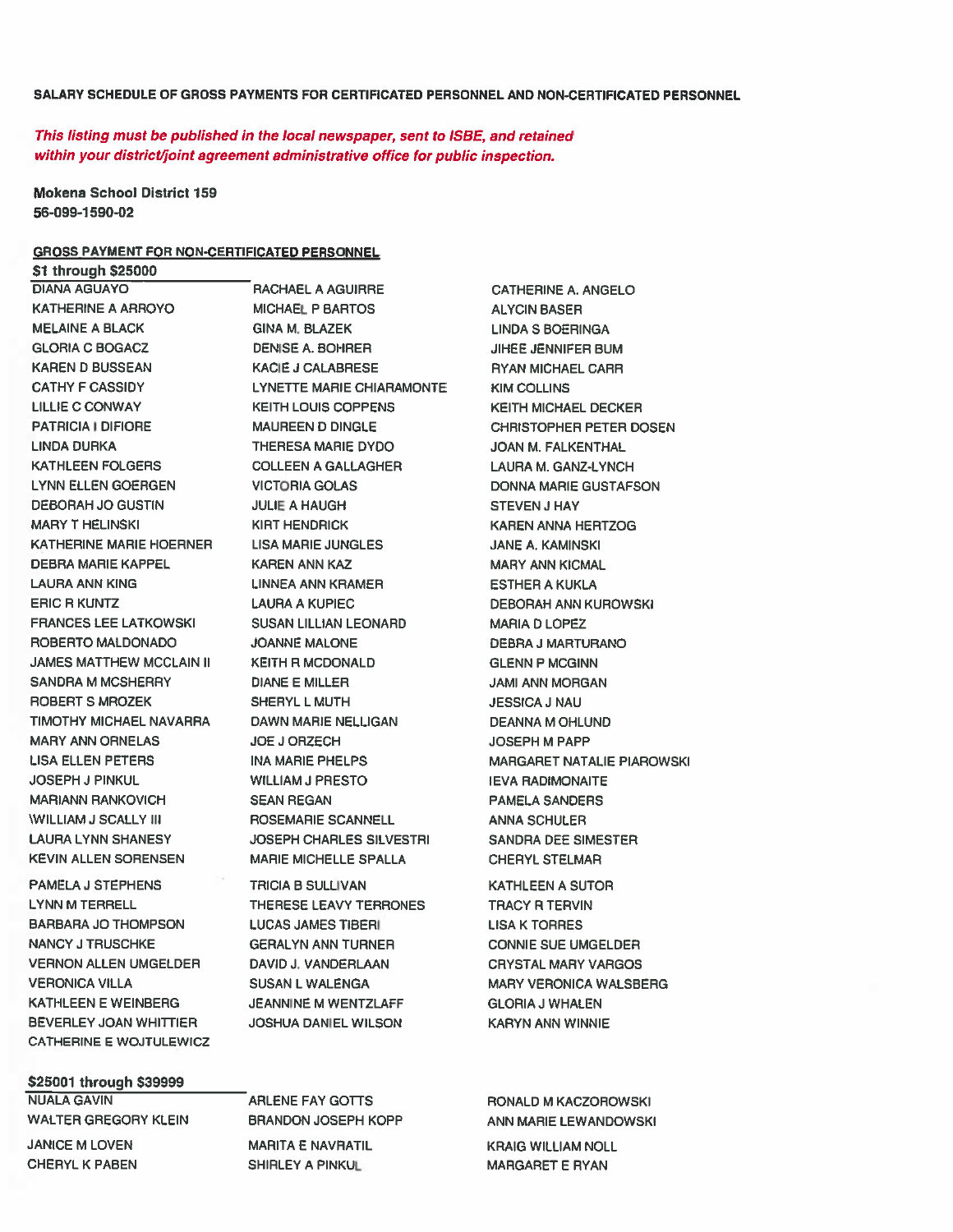CRYSTAL C WILLIAMS

LINDA J SILVESTRI CHERYL LYNN SORLEY FLOYD BUD STONE LORY ANN STONE SHAWN D SWISHER RITA M ULRICH

#### \$40000 through \$59999

| <b>BRUCE A BEAUCHAMP</b> | DONNA J DOCKUS         | <b>MARIE A GRILLO</b>  |
|--------------------------|------------------------|------------------------|
| <b>STEVEN J HASTINGS</b> | <b>MARY L KNOERZER</b> | <b>LUANN LODES</b>     |
| JAMES ROBERT POSTHUMUS   | PHILIP J RYAN          | <b>JOHN C SCANNELL</b> |

#### \$60000 through \$89999

JOHN G TROY

#### GROSS PAYMENT FOR CERTIFICATED PERSONNEL

Si through \$25000 CAESAR L ANDREONI MARIE A BENJAMIN KACIE J CALABRESE DIANE M DENOVELLIS EMILY ANN EVANCHO JEFFERY STEVEN GREEN RICHARD E HENKEN MICHELE LEE HUGHES LAURA ANN KING KAREN A LEWIS JESSICA LYNN MAFFIA CHRISTINE E MOCARSKI DALE ALLEN NORDMEYER MARY ANN ORNELAS CONNIE L PIPER ANDREA ELISA RAMOS-ESPINOSA JANE M RANIERI DIANE E ROTHROCK JOYCE M SISKA MONICA MARIE SWIFT JENNIFER KRISTEN THOMAS LYNN MARIE ZERKEL

LYDIA M BABICH GEORGE J BUSCH MELAINE M CARROLL LAURA MARIE DREWS KATHLEEN FOLGERS DONNA MARIE GUSTAFSON ANGELA L HISEL JOANNA KATHERINE JANULIS DIANE L KISSINGER MARILEE M LOTZ SHIRLEY D. MCDONNELL MARY S MOORE THERESE MO DONNELL LISA ANN PAPP STEPHANIE L POTE TONI L SCHIMANSKI STACIE ANNE SOROKA THERESA E TABOR CRYSTAL MARY VARGOS

#### S25001 through \$39999

RYAN T BELL DANIEL DUMFORD LORI L. MEEHAN KIMBERLY VANDEWOESTYNE

#### \$40000 through \$59999

KATHLEEN ANN ARDUINO SANDRA LYN BERNDT SHERYL L. CANNING TINA L COLTRI-SMILES SHEREE LYNN DESALVO TIFFANY MONIQUE ENGLISH KAREN FORCH-LEADER MARl JO HANSON MARGARET MARY JANES NICOLE KMIEC CATHERINE A LARK MICHAEL D MANNS MAUREEN A MCDONOUGH

REBECCA A CHENEY JESSICA L GIBSON ANTHONY J SOYAK

DAVID M BALlS CARRIE L BIDINGER LINDA E CARIVEAU JANE E CONROY LAURA A DOSEN HEATHER MARIE ESGAR LORA D GRABOWSKI PATRICIA HAFFNER HASIER ANDREA L KINSELLA RENE KATHERINE KOSINA ROSALIE MARIE LEITELT NICOLE MARIE MARX LAUREL LEE MCGOWAN

ALYCIN BASER KAREN D BUSSEAN KEITH MICHAEL DECKER KATHLEEN ANN DUGGAN JOAN L. FRAZER SUSAN L HEARNE DEBORAH L HOCKING CATHERINE A JENSEN PATRICIA MARIE KWILOSZ LAWRENCE D LOVEN JENNIFER ANNE MIFFLIN PATRICIA A NAYLOR **KIMBERLY ANN O'BRIEN** JOCELYN E PASCALE RENEE S PUCKETT RENEE MICHELLE ROBERSON SARAH L SIPLL DENNIS C STEFFENS TRACY R TERVIN ELAINE KATHRYN ZENERE

STACEY CURTIS CARYN E HILL MORGAN LYNAE TEICHMILLER

KATHERINE MERIDETH BARR SARAH ELIZABETH BOLDMAN MELISSA ANN CHEVALIER TIFFANY MARIE DAVIS CLAIRE RUTH DOSTER KATHRYN ANN FLAHERTY JANET M GRICE MEGAN E. HORSCH KIMBERLY A KLAPPAUF ALLISON NICOLE KWIATKOSKI JENNIFER LYN MACIE MICHELLE RENE MATT MICHAEL E MCGREAL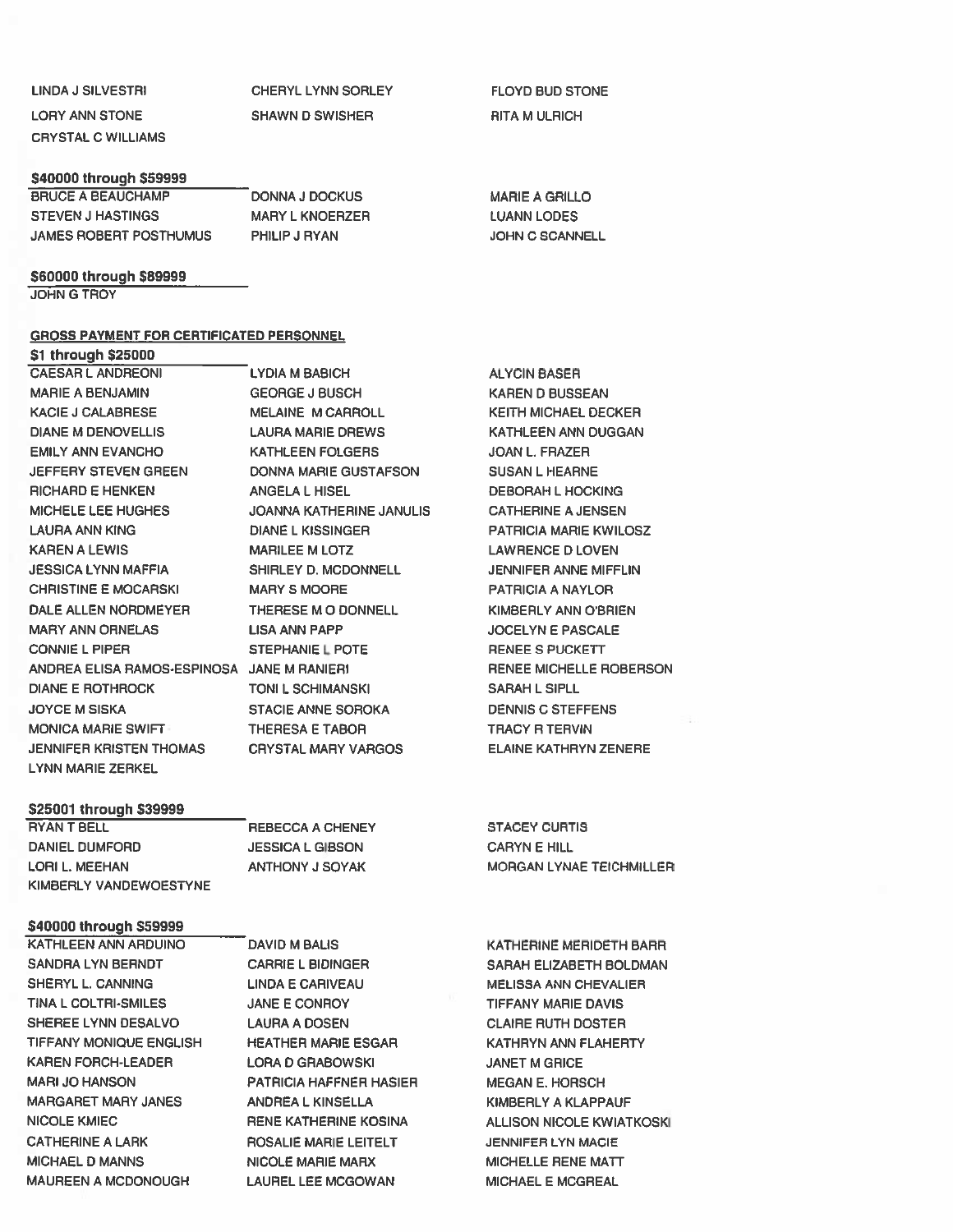| <b>RENEE EILEEN MISSELLA</b>  |
|-------------------------------|
| <b>MARILYN J PAEZ</b>         |
| <b>MARYANN SANDRA POGWIST</b> |
| DONALD R. SHAUGHNESSY         |
| <b>MICHELLE ERIN VETTER</b>   |
| <b>MARLO A. WOOGE</b>         |

CATHERINE M MUEHLER RHONDA RAYMOND PARIS STEVEN E ROBERTS JULIE M. TIBERI LEANNE KAY WEBER BRIAN ZIMMERMAN

### \$60000 through \$89999

VICTORIA DAWN ALBON DEBI BLANK ELIZABETH R HALM SHARON HORVATH JUDITH M KUYPERS CRAIG LEE MARTINUS ERIN E MENOZZI PATRICIA L NOVAK JUDITH A SPLAYT TAMARA J VERMEIRE

CHERYL KATHRYN BALTZER LINDA L EDDY TRACY L HEFKA-DRIVER SUZANNE MARIE ISDONAS DIANE E LEO CHERYL E MCKENNA WILLIAM P MEYER KAREN JEAN POLLAK HEATHER MARIE SULLIVAN

## \$90000 And Above

URSULA DAMICO LAWRENCE W ROOP

EILEEN M PARENTE STEVEN E. STEIN

SHELLIE L. NEIHEISEL MARY LORRAINE PETRIZZO KIMBERLEE M RUETH KIMBERLY S. TRUFFA RICHARD KEITH WEST

CHERYL LYNN BEHLAND CATHY L GUENDLING STEPHEN W HIPPLEHEUSER ANNA CATHERINE KIRCHNER MARY LOUISE MARKEY ERIC STEVEN MELNYCZENKO VICTORIA J MILLER SHARON ELAINE SMUTNY TONI M SZOSTAK

MICHAEL L ROLINITIS CHARLES J VITTON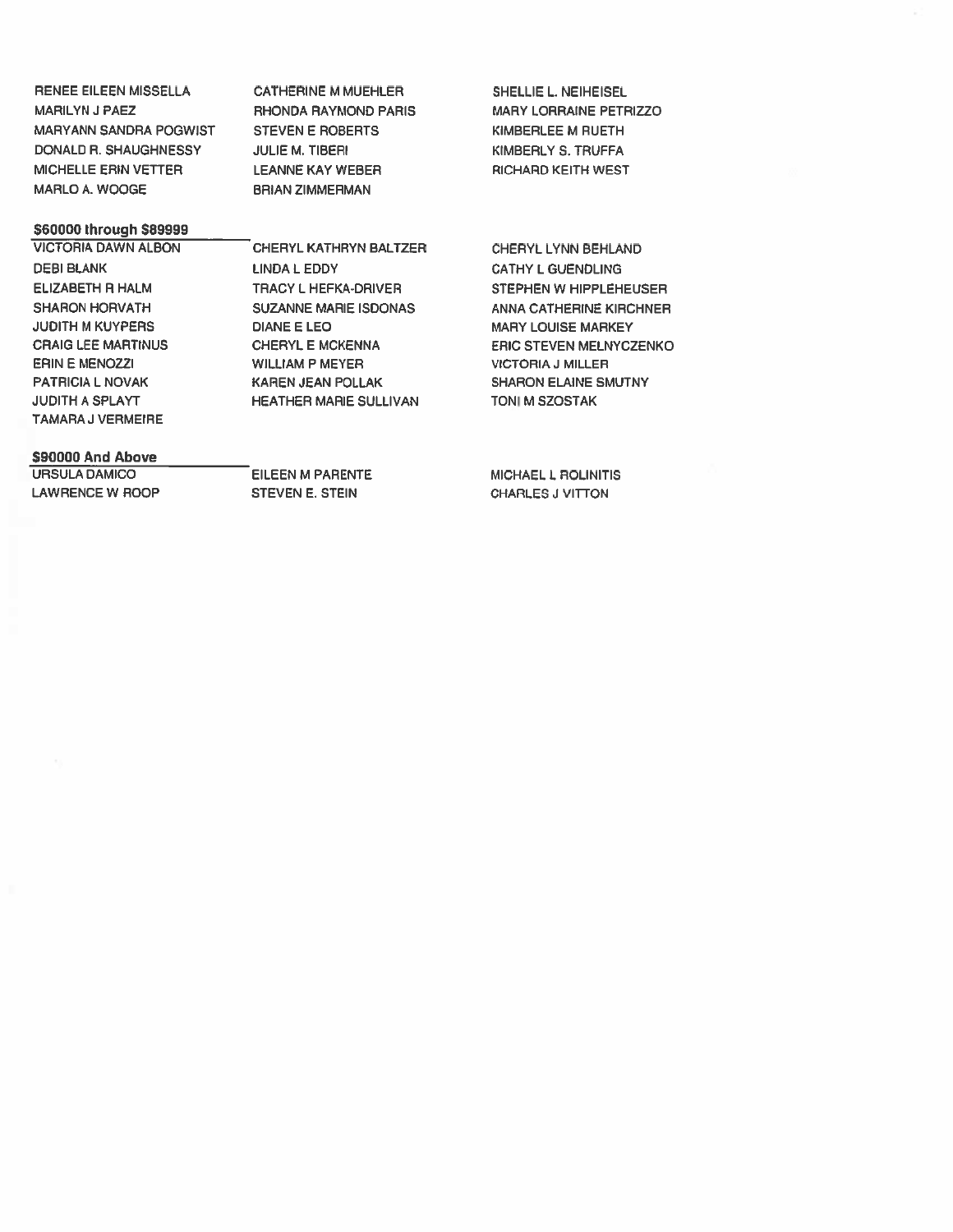| Page 6                  |                                                                                   |                                     |                                                         |                                     |
|-------------------------|-----------------------------------------------------------------------------------|-------------------------------------|---------------------------------------------------------|-------------------------------------|
|                         | മ<br>⋖                                                                            | ပ                                   | ш<br>≏                                                  | ட                                   |
|                         |                                                                                   |                                     | PAYMENTS TO PERSON, FIRM, OR CORPORATION OVER \$2,500   |                                     |
| N                       |                                                                                   |                                     |                                                         |                                     |
| S                       | This listing must be published in the local newspaper, sent to ISBE, and retained |                                     |                                                         |                                     |
| 4                       | within your district/joint agreement administrative office for public inspection. |                                     |                                                         |                                     |
| $\bullet$<br>Ю          | Mokena School District 159                                                        |                                     |                                                         |                                     |
|                         | 56-099-1590-02                                                                    |                                     |                                                         |                                     |
| ∞<br>e                  | Payments over \$2,500, excluding wages are                                        | nd salaries.                        |                                                         |                                     |
| $\frac{1}{1}$           |                                                                                   |                                     |                                                         |                                     |
| 으<br>$\mp$              | Person, Firm, or Corporation<br>95 PERCENT GROUP                                  | 5,001.40<br><b>Aggregate Amount</b> | Person, Firm, or Corporation<br><b>LEWIS UNIVERSITY</b> | 4,500.00<br><b>Aggregate Amount</b> |
| က္                      | A BEEP, INC.                                                                      | 2,520.28                            | LINCOLN-WAY H.S.#210                                    | 82,803.60                           |
| $\frac{4}{1}$           | AFFILIATED CUSTOMER SERV                                                          | 9,328.25                            | LINCOLN-WAY AREA SP ED                                  | 3,730,199.73                        |
| $\frac{5}{1}$           | AMAZON                                                                            | 12,822.80                           | <b>MACGILL</b>                                          | 2,644.27                            |
| $\frac{6}{1}$           | AMEREN ENERGY                                                                     | 110,632.29                          | MACNEAL SCHOOL                                          | 108,890.32                          |
| $\overline{1}$          | AMERICAN SEALCOATING                                                              | 3,550.00                            | MARTIN WHALEN OFFICE SOL                                | 38,158.38                           |
| $\frac{8}{10}$          | APPLE, INC.                                                                       | 4,707.38                            | MARTIN WHALEN LEASING CO.                               | 3,548.83                            |
| $\overline{1}$          | APPLE STORE                                                                       | 2,994.00                            | MCGRAW-HILL COMPANIES                                   | 31,609.12                           |
| 8                       | ASCD                                                                              | 4,294.52                            | MIDAMERICAN ENERGY CO.                                  | 138,841.38                          |
| $\overline{\mathbf{z}}$ | <b>AT&amp;T</b>                                                                   | 76,012.80                           | MIDWEST TRANSIT EQUIPMENT                               | 73,289.23                           |
| 22                      | BANK OF NEW YORK MELLON                                                           | 2,125,000.00                        | MOKENA EDUC FOUNDATION                                  | 5,975.00                            |
| 23                      | BAYTREE LEASING CO LLC                                                            | 17,940.00                           | MULCAHY, PAURITSCH, SALVA                               | 23,450.00                           |
| $\overline{24}$         | <b>BLACKBOX</b>                                                                   | 10,014.86                           | NCS PEARSON, INC.                                       | 11,286.40                           |
| $\frac{5}{2}$           | BLACKBOARD CONNECT                                                                | 5,442.00                            | NICOR GAS                                               | 48,719.43                           |
| $\overline{26}$         | BLUE CROSS BLUE SHIELD IL                                                         | 1,019,526.88                        | NUWAY DISPOSAL SERVICE                                  | 17,009.33                           |
| 2                       | SUZANNE M. BOTANA                                                                 | 2,900.00                            | OCONOMOWOC DEVELOPMENTAL                                | 35,639.40                           |
| $28$                    | BUREAU OF ED & RESEARCH                                                           | 4,392.95                            | OTIS ELEVATOR COMPANY                                   | 3,047.89                            |
| $\mathbb{S}^2$          | BWP & ASSOCIATES                                                                  | 14,804.24                           | PALOS SPORTS, INC.                                      | 3,271.60                            |
| $\mathcal{B}$           | CAMBIUM LEARNING                                                                  | 3,098.29                            | PEARSON EDUCATION                                       | 51,644.50                           |
| $\overline{\varpi}$     | CANON FINANCIAL SERVICES                                                          | 56,040.00                           | PERFORMANCE CHEMICAL                                    | 55,886.54                           |
| 8                       | CDWG                                                                              | 13,277.45                           | PETERS & ASSOCIATES                                     | 13,901.90                           |
| සි                      | CDW GOVERNMENT, INC                                                               | 76,630.23                           | PHILLIPS CHEVROLET                                      | 26,706.64                           |
| $\mathfrak{F}$          | CLIC                                                                              | 64,647.00                           | PITNEY BOWES, INC.                                      | 3,256.35                            |
| 35                      | COM ED                                                                            | 53,827.29                           | QUILL CORPORATION                                       | 8,857.71                            |
| $\frac{8}{3}$           | COMMERCIAL FOOD SYSTEMS                                                           | 16,694.56                           | REVTRAK, INC                                            | 6,903.83                            |
| င္ပ                     | COMMUNICATION REVOLVIN FU                                                         | 3,850.00                            | SAM'S CLUB/GEMB                                         | 3,020.03                            |
| န္တ                     | CRISIS PREVENTION                                                                 | 8,332.26                            | SCARIANO HIMES & PETRARCA                               | 24,159.60                           |
| ခြ                      | BARB CURL                                                                         | 5,000.00                            | SCHOLASTIC, INC.                                        | 4,266.48                            |
| 우                       | DELTA DENTAL OF IL-RISK                                                           | 62,082.45                           | SCHOLASTIC MAGAZINES                                    | 2,891.49                            |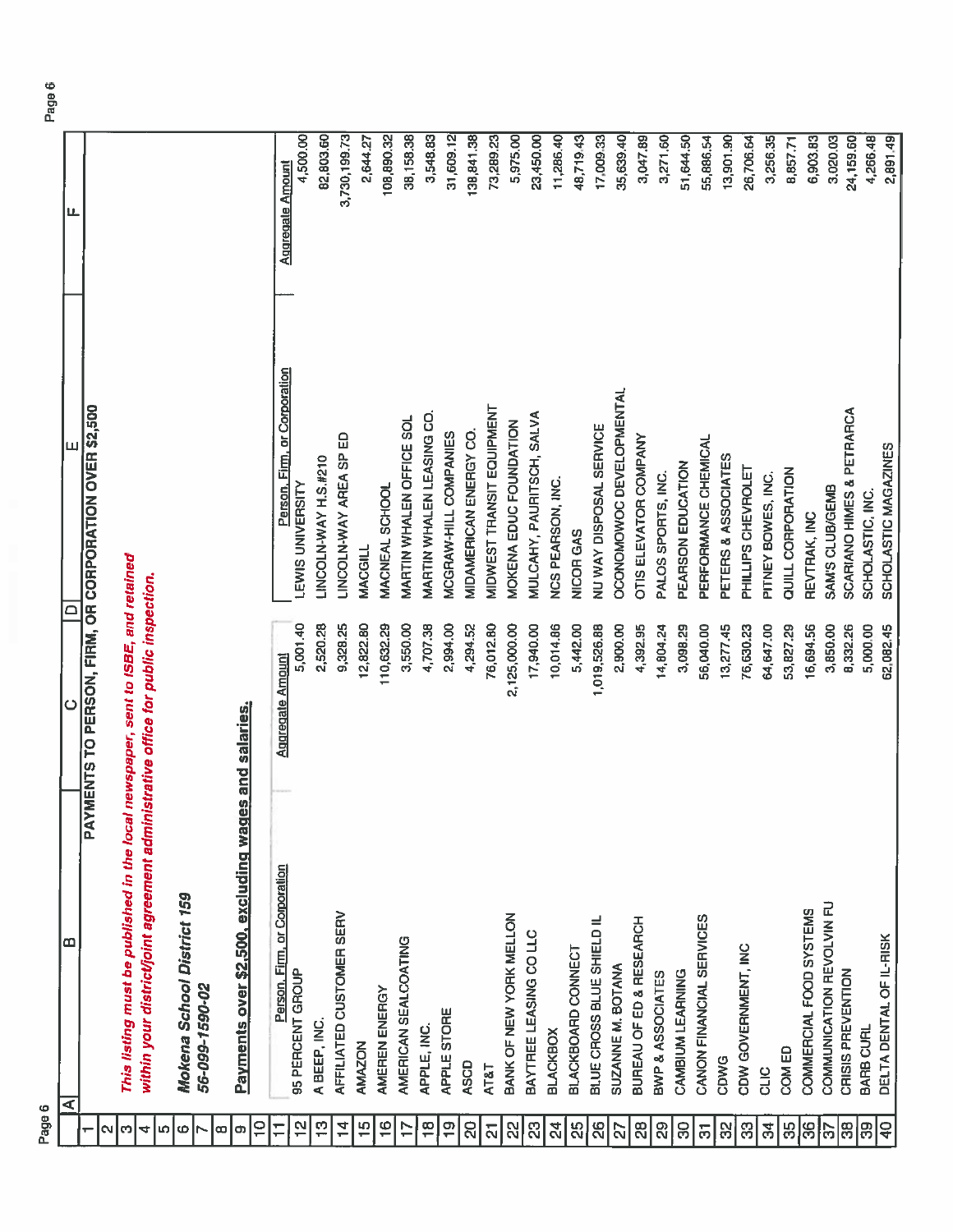|                 | മ<br>⋖                          | Ò          | Ш                               | щ          |
|-----------------|---------------------------------|------------|---------------------------------|------------|
|                 | EASY PERMIT POSTAGE             | 2,651.51   | SCHOOL NURSE SUPPLY             | 3,117.02   |
| $\frac{2}{3}$   | ELIM CHRISTIAN SERVICES         | 85,926.91  | SCHOOL OUTFITTERS               | 7,293.07   |
| 43              | EXPERT CHEMICAL                 | 8,079.42   | SHANE'S                         | 2,610.00   |
| $\frac{4}{4}$   | DEARBORN NATIONAL LIFE          | 7,735.60   | SOFTWARE TECHNOLOGY             | 7,158.35   |
| 45              | FOREST ALARM SERVICE, IN        | 4,240.00   | SOUTH SIDE CONTROL SUPPLY       | 2,801.51   |
| $\frac{6}{4}$   | FOX RIVER FOODS                 | 76,232.43  | SOVEREIGN LEASING, LLC          | 115,614.00 |
| $\overline{47}$ | G.W. BERKHEIMER CO.             | 7,155.97   | <b>TEACHERS' RETIREMENT SYS</b> | 131,513.51 |
| $\frac{48}{5}$  | LAURA HARTWELL                  | 9,523.00   | TCHRS.HEALTH INS.SEC.FUND       | 51,261.94  |
| $\frac{6}{7}$   | HELSEL-JEPPERSON                | 13,125.60  | TELE-CAM DESIGN INC.            | 3,200.00   |
| 50              | HOME DEPOT                      | 3,376.64   | T.M. TIRE CO. INC.              | 3,751.06   |
| $\overline{5}$  | <b>HOUGHTON MIFFLIN COMPANY</b> | 146,964.95 | TRI-DIM FILTER CORPORTION       | 4,851.75   |
| 52              | ASB.COM                         | 4,259.79   | <b>IYCO INTEGRATED SECURITY</b> | 3,780.00   |
| 53              | ASB PUBLICATIONS                | 5,450.95   | <b>JCP OF IL PRAIRIELAND</b>    | 8,076.12   |
| 54              | 1.D.E.S.                        | 3,094.50   | <b>UNIPAK</b>                   | 6,986.50   |
| 55              | ILLINOIS PUBLIC RISK FUND       | 53,809.00  | UNIVERSITY OF ST. FRANCIS       | 3,725.00   |
| 56              | IL MUNICIPAL RETIREMENT         | 247,730.66 | <b>VERIZON WIRELESS</b>         | 8,704.66   |
| 57              | IL STATE BD OF EDUCATION        | 16,054.54  | VILLAGE OF MOKENA               | 30,063.33  |
| 68              | KONE, INC                       | 2,825.11   | VISION SERVICE PLAN (IL)        | 2,888.99   |
| 59              | KRYSTAL DAIRY                   | 30,749.83  | UNITED STATES TREASURY          | 232,483.01 |
| 8               | LANTER REFRIG. DISTR. CO.       | 2,873.22   | WILLIAM H. SADLIER, INC.        | 6,567.84   |
|                 |                                 |            |                                 |            |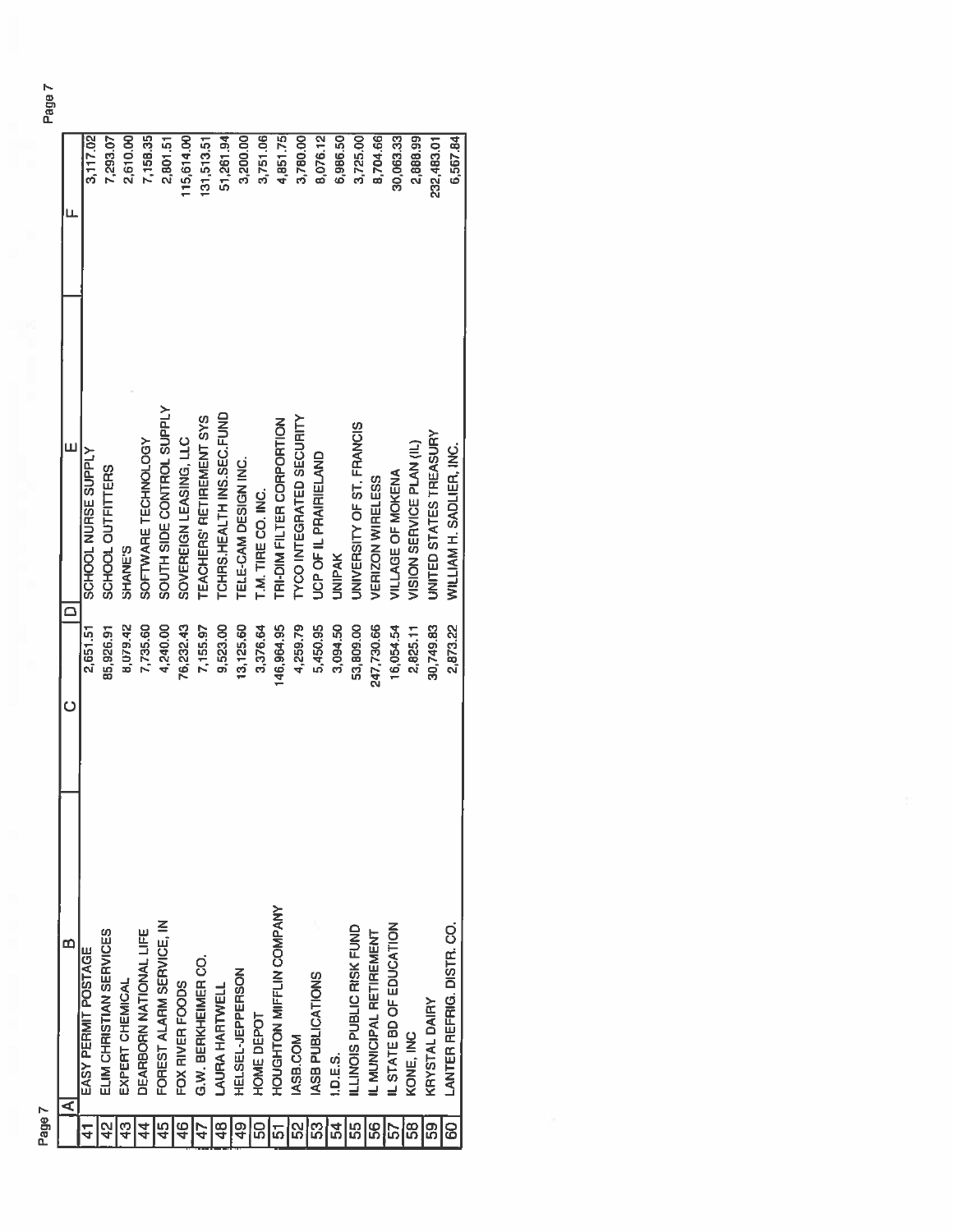| Page 7                         |                                                                      |                         |                                                       | Page 7                  |
|--------------------------------|----------------------------------------------------------------------|-------------------------|-------------------------------------------------------|-------------------------|
|                                | മ<br>$\blacktriangleleft$                                            | ပ                       | ш<br>▭                                                | щ                       |
| N                              | <b>PAYMENTS</b>                                                      |                         | TO PERSON, FIRM, OR CORPORATION OF \$1,000 TO \$2,500 |                         |
| S                              | This listing must be sent to ISBE, and retained within your          |                         |                                                       |                         |
| $\blacktriangleleft$           | district/jointagreement administrative office for public inspection. |                         |                                                       |                         |
| r)                             |                                                                      |                         |                                                       |                         |
| 6                              | Mokena School District 159                                           |                         |                                                       |                         |
| œ                              | 56-099-1590-02                                                       |                         |                                                       |                         |
| o                              | Payments of \$1,000 to \$2,500, excluding wag                        | es and salaries         |                                                       |                         |
| $\overline{10}$                |                                                                      |                         |                                                       |                         |
| Ξ                              | Person, Firm, or Corporation                                         | <b>Aggregate Amount</b> | Person, Firm, or Corporation                          | <b>Aggregate Amount</b> |
| 읩                              | A.J.S. PUBLICATIONS, INC.                                            | 1,620.00                | MOKENA AUTO PARTS                                     | 1,868.62                |
| $\frac{1}{2}$                  | AT&T LONG DISTANCE                                                   | 1,203.98                | NATL GEOGRAPHIC SCHL PUBL                             | 1,287.00                |
| $\overline{4}$                 | RICK BETANCOURT                                                      | 1,500.00                | OFFICE DEPOT, INC.                                    | 1,565.36                |
| $\frac{5}{1}$                  | CASE                                                                 | 1,600.00                | PAPERMILL STORE                                       | 1,025.41                |
| $\frac{6}{1}$                  | CLASSROOM DIRECT                                                     | 1,213.79                | PERMA-BOUND                                           | 2,444.47                |
| $\ddot{ }$                     | CMI EDUCATION                                                        | 1,619.91                | DIANE PETRONIO                                        | 1,650.00                |
| $\frac{8}{1}$                  | CNCL FOR EXCPTNL CHILDREN                                            | 1,562.00                | PURCHASE POWER                                        | 2,288.47                |
| $\frac{0}{1}$                  | G. COOPER OIL                                                        | ,197.88                 | STEPHANIE L. POTE                                     | 1,500.00                |
| 20                             | DEMCO, INC.                                                          | 1,015.06                | PROFESSIONAL DEV.ALLIANCE                             | 1,670.00                |
| $\overline{\mathbf{N}}$        | DIOCESE OF JOLIET                                                    | 1,400.00                | RIVERSIDE PUBLISHING CO                               | 1,250.82                |
| $\mathbb{S}$                   | E.F.R. FIRE EQUIPMENT CO.                                            | 1,014.98                | SAFE & CIVIL SCHOOLS                                  | 2,097.00                |
| 23                             | ARLENE FIORE                                                         | 1,500.00                | JOYCE SALA                                            | 1,500.00                |
| $\frac{d}{2}$                  | FOLLETT SOFTWARE COMPANY                                             | 2,467.00                | SAMSCLUB                                              | 1,335.38                |
| $\frac{5}{25}$                 | GOPHER                                                               | 1,667.01                | SASED                                                 | 2,000.00                |
| 26                             | HELPING HAND CENTER                                                  | 2,066.82                | SCHOOL SPECIALTY INC                                  | 2,415.90                |
| 27                             | DEBORAH L. HOCKING                                                   | 1,500.00                | SERVICE SANITATION                                    | 1,103.00                |
| 82                             | DONNA HOFFMAN                                                        | 1,650.00                | SILVESTRI PRINTING INC                                | 1,433.00                |
| $\mathbb{R}$                   | <b>LIDIA HUERTA</b>                                                  | ,970.00                 | <b>HELEN SIMPKINS</b>                                 | 1,500.00                |
| 8                              | <b>IASA</b>                                                          | ,167.50                 | JOYCE SISKA                                           | ,500.00                 |
| $\overline{\overline{\omega}}$ | ILLINOIS PRINCIPALS ASSOC                                            | 1,165.00                | SOCIAL THINKING                                       | 1,260.00                |
| 32                             | ILLINOIS STATE POLICE                                                | 1,197.00                | SOUTHWEST AIRLINES                                    | 1,463.20                |
| 8                              | <b>INTELLIGENT SOLUTIONS</b>                                         | 1,140.00                | DEBBIE SPENCER                                        | 1,500.00                |
| $\mathcal{L}$                  | Ě                                                                    | 2,297.50                | STI - ILLINOIS, INC.                                  | 2,440.00                |
| 8k                             | JOSTENS, INC.                                                        | 1,536.96                | SUN TIMES MEDIA                                       | 1,223.48                |
| ြ                              | LAKESHORE LEARNING MAT'L<br>KEIFER KEIGHER                           | 1,445.18<br>2,000.00    | SYNERGY PEST CONTROL<br>SUNBURST DIGITAL              | 1,799.90<br>,368.00     |
| ခြို့                          | THOMAS LAMB                                                          | 1,500.00                | TCI INC                                               | 1,260.00                |
| ခြ                             | <b>LEARNING A-Z</b>                                                  | 1,054.30                | BARBARA TEAGUE                                        | 1,500.00                |
| 우                              | LEGAT ARCHITECTS                                                     | 1,250.00                | <b>TEACHER DIRECT</b>                                 | 1,077.16                |
|                                |                                                                      |                         |                                                       |                         |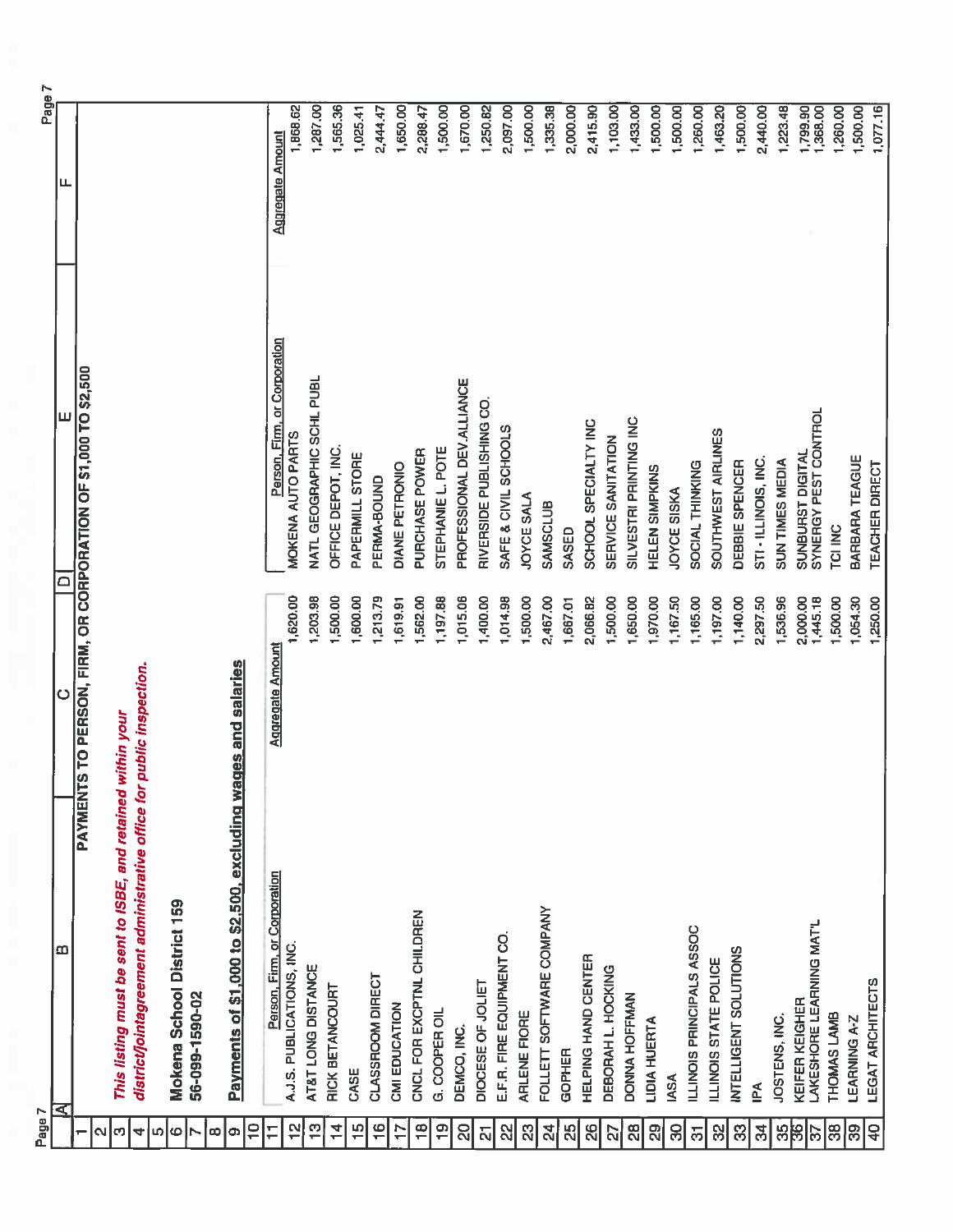| Page 8          |                                 |          |                         | Page 8         |
|-----------------|---------------------------------|----------|-------------------------|----------------|
|                 | œ                               |          |                         |                |
| $\overline{41}$ | <b>INDEN OAKS TUTORING SERV</b> | 345.50   | THERMOSYSTEMS INC       | 1,319.76       |
| $rac{1}{42}$    | LOCALGOVNEWS.ORG                | ,420.00  | <b>TIME FOR KIDS</b>    | 147.20         |
| 43              | MARRIOTT                        | ,226.44  | <b>TORVAC</b>           | 377.00         |
| $\overline{44}$ | MARRIOTT SAN ANTONIO            | 1,372.97 | <b>TRANE</b>            | .244.50        |
| $\sqrt{45}$     | MCPC COMPUTER PRODUCTS          | ,798.95  | WALGREENS               | 311.21         |
| 46              | MEDWORKS OF NEW LENOX           | ,283.20  | DONNA WILSON            | ,500.00        |
| $\overline{47}$ | <b>MENARDS</b>                  | 2,484.22 | WILL CTY REGL OFC OF ED | <b>,046.00</b> |
| $\frac{18}{1}$  | MICHIGAN VINYL SERVICE          | 1,030.00 |                         |                |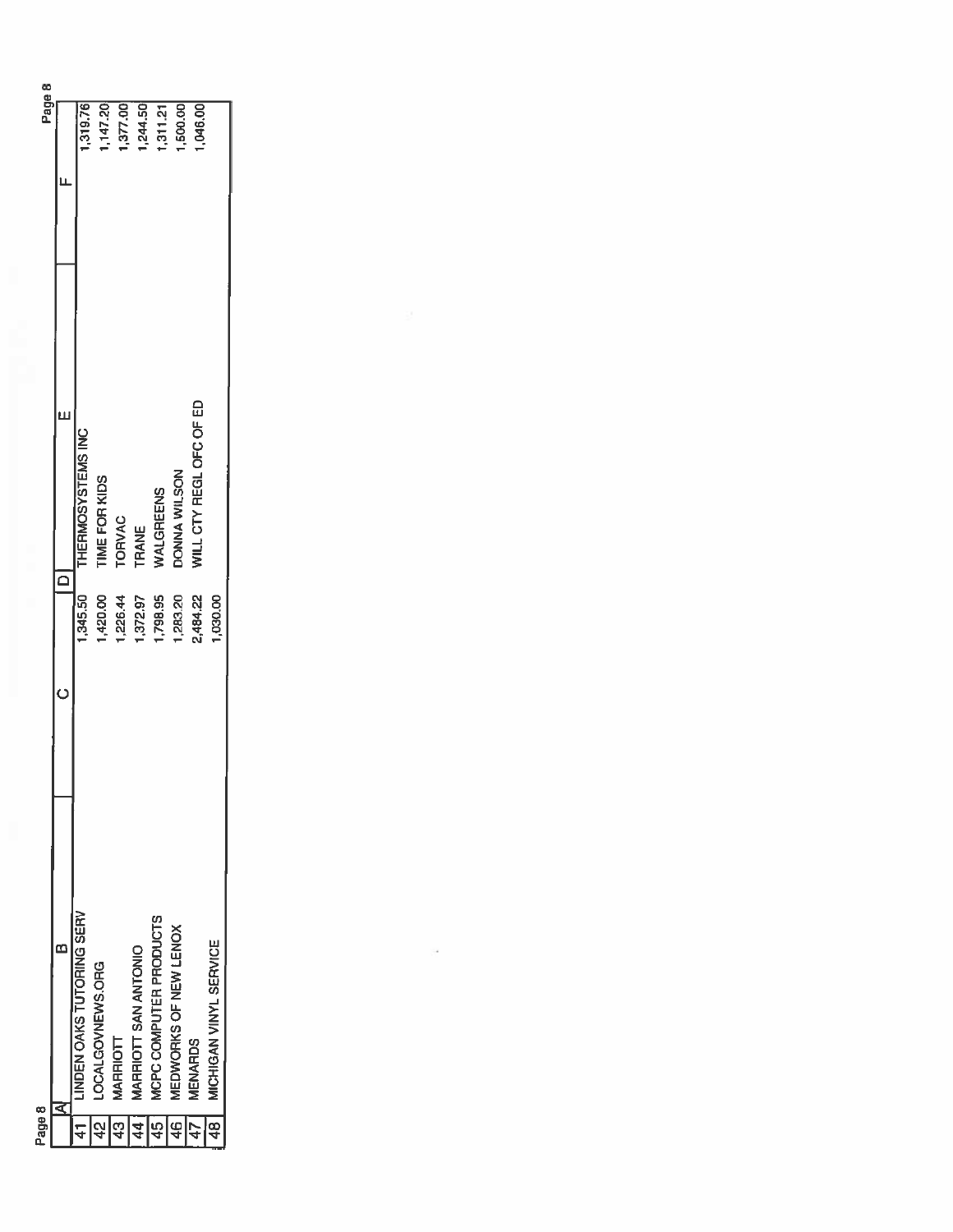| Page 7                  |                                                                      |                         |                                                       | Page 7                  |
|-------------------------|----------------------------------------------------------------------|-------------------------|-------------------------------------------------------|-------------------------|
|                         | ω<br>⋜                                                               | $\circ$                 | ≏                                                     | ட                       |
| N                       | <b>PAYMENTS</b>                                                      |                         | TO PERSON, FIRM, OR CORPORATION OF \$1,000 TO \$2,500 |                         |
| က                       | This listing must be sent to ISBE, and retained within your          |                         |                                                       |                         |
| $\blacktriangleleft$    | district/jointagreement administrative office for public inspection. |                         |                                                       |                         |
| $\bullet$<br>LO         |                                                                      |                         |                                                       |                         |
| r                       | Mokena School District 159<br>56-099-1590-02                         |                         |                                                       |                         |
| $\infty$                |                                                                      |                         |                                                       |                         |
| $\sigma$                | Payments of \$1,000 to \$2,500, excluding wages and salaries         |                         |                                                       |                         |
| $\frac{1}{1}$           |                                                                      |                         |                                                       |                         |
| $\overline{1}$          | Person, Firm, or Corporation                                         | <b>Aggregate Amount</b> | Person, Firm, or Corporation                          | <b>Aggregate Amount</b> |
| $\frac{1}{2}$           | A.J.S. PUBLICATIONS, INC.                                            | 1,620.00                | MOKENA AUTO PARTS                                     | 1,868.62                |
| င္း                     | AT&T LONG DISTANCE                                                   | 1,203.98                | NATL GEOGRAPHIC SCHL PUBL                             | 1,287.00                |
| $\frac{4}{11}$          | RICK BETANCOURT                                                      | 1,500.00                | OFFICE DEPOT, INC.                                    | 1,565.36                |
| $\frac{15}{10}$         | CASE                                                                 | 1,600.00                | PAPERMILL STORE                                       | 1,025.41                |
| $\frac{6}{1}$           | CLASSROOM DIRECT                                                     | 1,213.79                | PERMA-BOUND                                           | 2,444.47                |
| $\overline{1}$          | CMI EDUCATION                                                        | 1,619.91                | <b>DIANE PETRONIO</b>                                 | 1,650.00                |
| $\frac{\infty}{\infty}$ | CNCL FOR EXCPTNL CHILDREN                                            | 1,562.00                | PURCHASE POWER                                        | 2,288.47                |
| $\frac{1}{2}$           | G. COOPER OIL                                                        | 1,197.88                | STEPHANIE L. POTE                                     | 1,500.00                |
| œ                       | DEMCO, INC.                                                          | ,015.06                 | PROFESSIONAL DEV.ALLIANCE                             | 1,670.00                |
| $\overline{\mathbf{z}}$ | DIOCESE OF JOLIET                                                    | 1,400.00                | RIVERSIDE PUBLISHING CO.                              | 1,250.82                |
| $\frac{2}{3}$           | E.F.R. FIRE EQUIPMENT CO.                                            | 1,014.98                | SAFE & CIVIL SCHOOLS                                  | 2,097.00                |
| $\mathbb{Z}$            | ARLENE FIORE                                                         | 1,500.00                | JOYCE SALA                                            | 1,500.00                |
| 있                       | FOLLETT SOFTWARE COMPANY                                             | 2,467.00                | <b>SAMSCLUB</b>                                       | 1,335.38                |
| 25                      | GOPHER                                                               | 1,667.01                | SASED                                                 | 2,000.00                |
| $\frac{8}{2}$           | HELPING HAND CENTER                                                  | 2,066.82                | SCHOOL SPECIALTY INC                                  | 2,415.90                |
| $\overline{27}$         | DEBORAH L. HOCKING                                                   | 1,500.00                | SERVICE SANITATION                                    | 1,103.00                |
| 28                      | DONNA HOFFMAN                                                        | 1,650.00                | SILVESTRI PRINTING INC                                | 1,433.00                |
| 89                      | LIDIA HUERTA                                                         | 1,970.00                | HELEN SIMPKINS                                        | 1,500.00                |
| $\mathbf{S}$            | <b>IASA</b>                                                          | 1,167.50                | JOYCE SISKA                                           | 1,500.00                |
|                         | ILLINOIS PRINCIPALS ASSOC                                            | 1,165.00                | SOCIAL THINKING                                       | 1,260.00                |
| 8                       | ILLINOIS STATE POLICE                                                | 1,197.00                | SOUTHWEST AIRLINES                                    | 1,463.20                |
| 33                      | INTELLIGENT SOLUTIONS                                                | 1,140.00                | DEBBIE SPENCER                                        | 1,500.00                |
| $\mathfrak{L}$          | IPA                                                                  | 2,297.50                | STI - ILLINOIS, INC.                                  | 2,440.00                |
| 85                      | JOSTENS, INC.                                                        | 1,536.96                | SUN TIMES MEDIA                                       | 1,223.48                |
| 읽<br> ြ                 | LAKESHORE LEARNING MAT'L<br>KEIFER KEIGHER                           | 1,445.18<br>2,000.00    | SYNERGY PEST CONTROL<br>SUNBURST DIGITAL              | 1,799.90<br>1,368.00    |
| $\frac{8}{2}$           | THOMAS LAMB                                                          | 1,500.00                | TCI INC                                               | 1,260.00                |
| ၉၉                      | <b>LEARNING A-Z</b>                                                  | 1,054.30                | BARBARA TEAGUE                                        | 500.00                  |
| 유                       | LEGAT ARCHITECTS                                                     | 1,250.00                | TEACHER DIRECT                                        | 1,077.16                |
|                         |                                                                      |                         |                                                       |                         |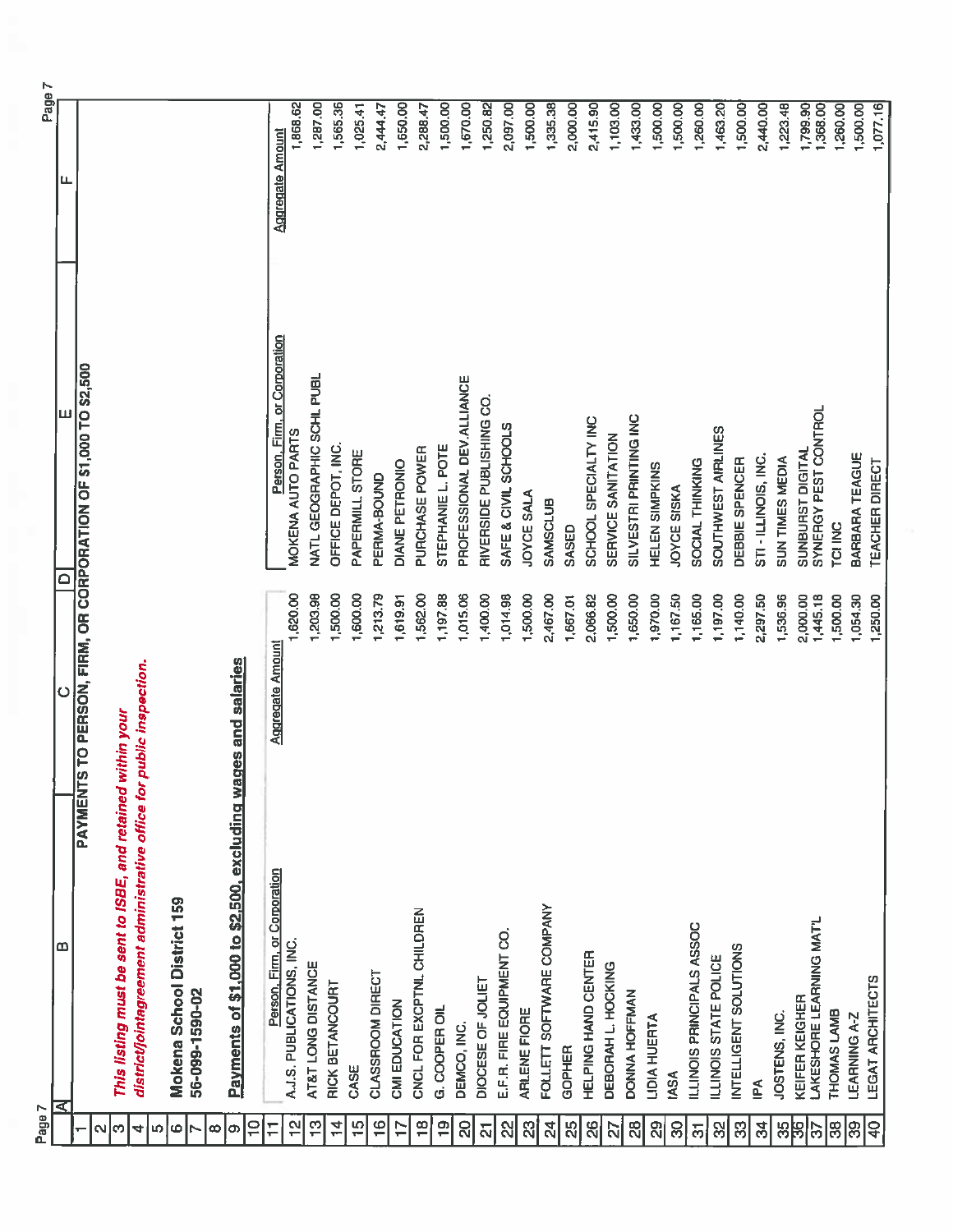| 147.20<br>1,377.00<br>.244.50<br>1,319.76<br>500.00<br>,046.00<br>1,311.21<br>WILL CTY REGL OFC OF ED<br>Щ<br>THERMOSYSTEMS INC<br>DONNA WILSON<br><b>TIME FOR KIDS</b><br><b>NALGREENS</b><br><b>TORVAC</b><br><b>TRANE</b><br>420.00<br>1,283.20<br>1,345.50<br>1,226.44<br>1,372.97<br>1,798.95<br>2,484.22<br>1,030.00<br><b>LINDEN OAKS TUTORING SERV</b><br>MCPC COMPUTER PRODUCTS<br>MEDWORKS OF NEW LENOX<br>MICHIGAN VINYL SERVICE<br>MARRIOTT SAN ANTONIO<br>LOCALGOVNEWS.ORG<br>MARRIOTT<br><b>MENARDS</b><br>ਟ<br>$\sqrt{41}$<br>$\frac{2}{3}$<br>$\frac{45}{ }$<br>$\frac{1}{3}$<br>$\frac{46}{3}$<br>$\frac{4}{4}$<br>$\frac{1}{4}$<br>$\overline{47}$ | Page 8 |  | Page 8 |
|----------------------------------------------------------------------------------------------------------------------------------------------------------------------------------------------------------------------------------------------------------------------------------------------------------------------------------------------------------------------------------------------------------------------------------------------------------------------------------------------------------------------------------------------------------------------------------------------------------------------------------------------------------------------|--------|--|--------|
|                                                                                                                                                                                                                                                                                                                                                                                                                                                                                                                                                                                                                                                                      |        |  |        |
|                                                                                                                                                                                                                                                                                                                                                                                                                                                                                                                                                                                                                                                                      |        |  |        |
|                                                                                                                                                                                                                                                                                                                                                                                                                                                                                                                                                                                                                                                                      |        |  |        |
|                                                                                                                                                                                                                                                                                                                                                                                                                                                                                                                                                                                                                                                                      |        |  |        |
|                                                                                                                                                                                                                                                                                                                                                                                                                                                                                                                                                                                                                                                                      |        |  |        |
|                                                                                                                                                                                                                                                                                                                                                                                                                                                                                                                                                                                                                                                                      |        |  |        |
|                                                                                                                                                                                                                                                                                                                                                                                                                                                                                                                                                                                                                                                                      |        |  |        |
|                                                                                                                                                                                                                                                                                                                                                                                                                                                                                                                                                                                                                                                                      |        |  |        |
|                                                                                                                                                                                                                                                                                                                                                                                                                                                                                                                                                                                                                                                                      |        |  |        |

 $\mathcal{A}^{\mathcal{A}}$  . In the set of  $\mathcal{A}^{\mathcal{A}}$